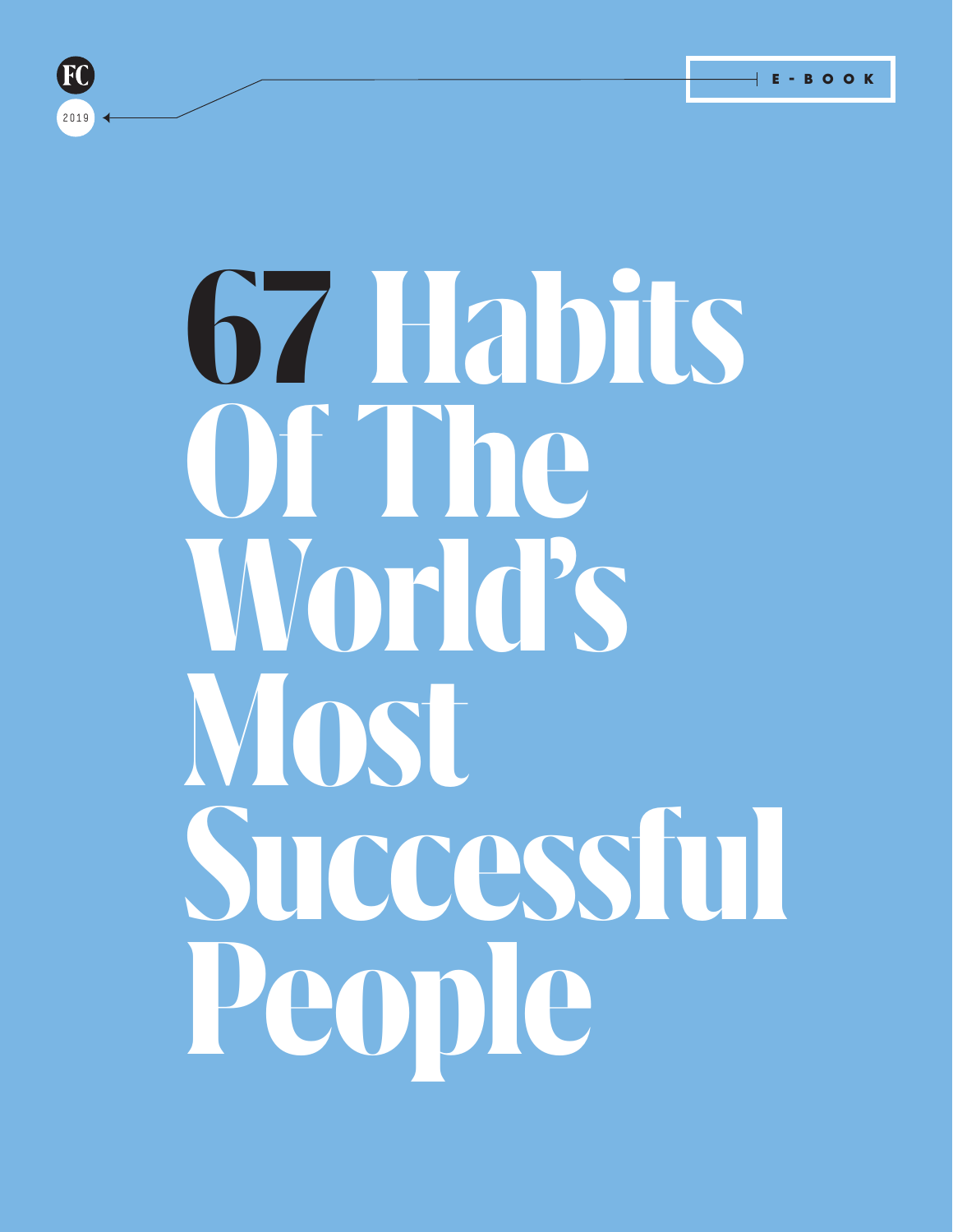

# **CONTENTS**

### 3

#### **12 Habits Of The Most Productive People**

You know those super-productive people who manage to get more done than the rest of us? These are their secrets. **GWEN MORAN**

### 6

#### **4 Habits Of Punctual People**

Those people who are always on time? How to they do it? If you are part of the 20% of Americans who are chronically late, get ready to change everything.

**STEPHANIE VOZZA**

### 8

#### **6 Habits of The Best Conversationalists**

Becoming a good conversationalist requires having a certain set of skills in your communication toolbox.

**STEPHANIE VOZZA**

### 11

#### **7 Habits Of Optimistic People**

Happy people live longer and feel better. But how do they stay so upbeat? **STEPHANIE VOZZA**

### 13

#### **7 Habits Of Self-Made Millionaires**

Most millionaires made their money without a trust fund or inheritance. Here are the habits that helped get them there.

**STEPHANIE VOZZA**

#### 15 **6 Habits Of Ambitious People**

Ambition isn't a dirty word. Channeled correctly, it's the motivator to a satisfying life. **STEPHANIE VOZZA**

### 17

#### **6 Habits Of People Who Know How To Bring Out The Best In Others**

As a leader, the most important part of your job isn't your results. Your job is to inspire your employees' results. Here's how. **STEPHANIE VOZZA**

### 19

#### **6 Habits Of Confident People**

Fearless children often turn into insecure adults. How do people manage to stay confident in the face of failure?

**STEPHANIE VOZZA**

### 21

#### **6 Habits Of People Who Make Friends Easily**

The secret to making new friends is as simple as being open to it. Here are things you can do to fill your calendar.

**STEPHANIE VOZZA**

### 24

#### **7 Habits Of Organized People**

Organized people aren't born; they're built. Here are the habits that you can cultivate to be just like them.

**STEPHANIE VOZZA**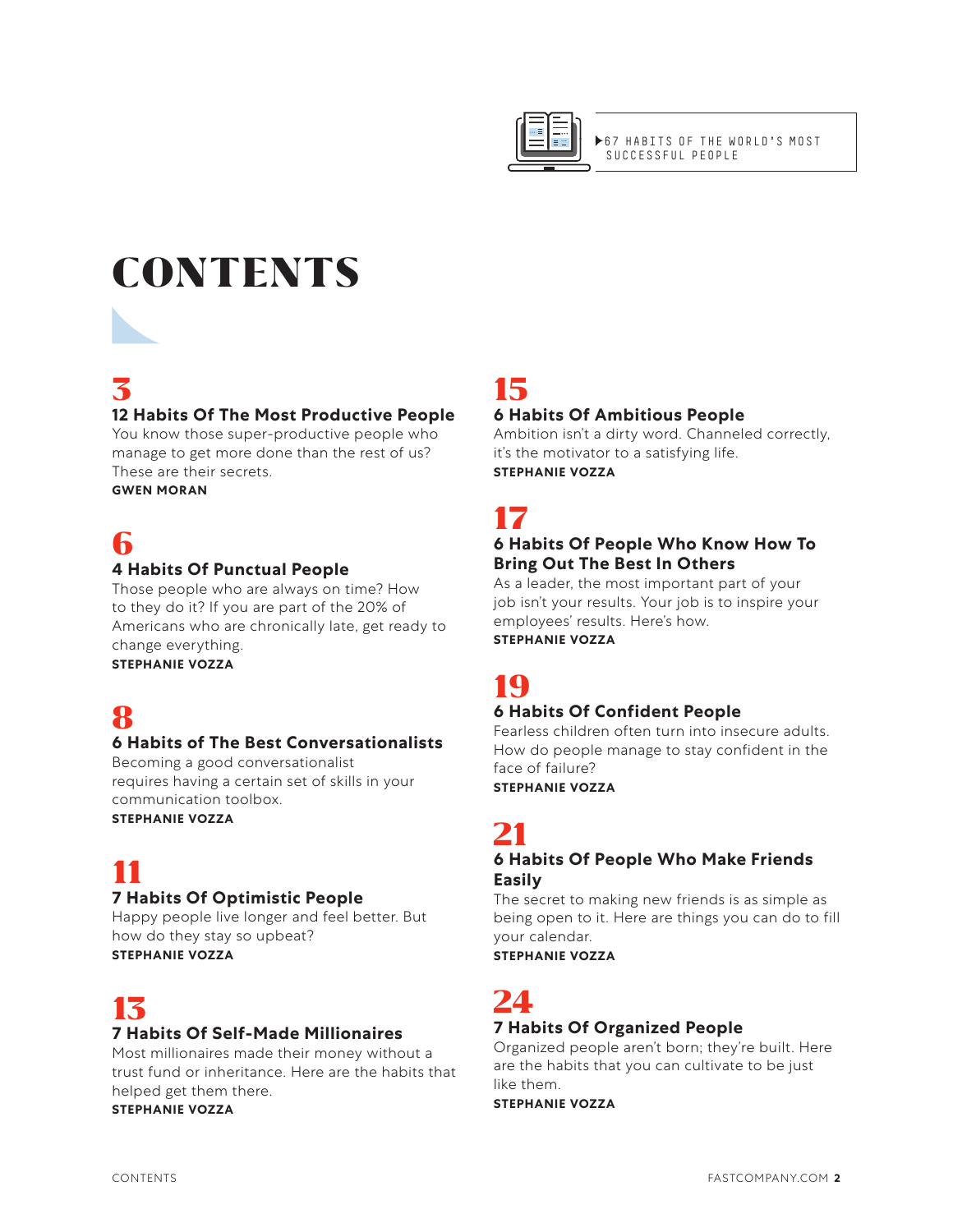

" H I G H P F R F O R M A N C F **STARTS WITH MIND-SFT THAT** TRANSI ATES INTO THINGS THAT YOU DO ONGE YOU'VE GOT THE MIND-SET. YOU WILL HAVE THE BEHAVIORS, AND THEN IT WILL TURN INTO ACTION."

#### **BY GWEN MORAN**

# **12 Habits Of The Most Productive People**

Some people just get stuff done. By the time most are pouring their second cup of joe, these super-achievers have been to Crossfit, hit inbox zero, and nailed the rough draft of that report due next week.

How do they do it? Actually, you can, too, says Paul Rulkens, author of The Power of Preeminence and president of Netherlands-based Agrippa Consulting International, which works with multinational companies like ExxonMobil and SABIC.

"High performance starts with a mind-set that translates into things that you do. Once you've got the mind-set, you will have the behaviors, and then it will turn into action. Everyone can become a high performer," Rulkens says. They know these 12 things.

#### **1. THEY FOCUS ON WHAT MATTERS**

People who are highly productive have established clear goals and a vision for what they want to achieve long term. They focus on what matters and realize that "80% of what you do doesn't matter," Rulkens says. Instead, they focus on the 20% that does and apply their efforts there.

#### **2. THEY KNOW THE DIFFERENCE BETWEEN "IMPORTANT" AND "URGENT"**

Extremely productive people know that "important and urgent are two different things many things are urgent, and that's usually determined by someone who expects an immediate answer," says professional organizer Alison Kero, founder of ACK Organizing. If you get sidetracked by unimportant urgent issues, you spend your time fighting needless fires instead of getting done what matters.

#### **3. THEY PLAN THEIR DAYS**

When some of the smartest people in the world want to be productive, they attend Robert Pozen's executive education course, Maximizing Your Personal Productivity, at MIT. Pozen, who is the author of Extreme Productivity: Boost Your Results, Reduce Your Hours, is himself a highly productive person. He writes and speaks, teaches courses, and holds a post as a fellow at the Brookings Institution, among other things.

To stay on track, he says he is meticulous about planning his to-do items around his appointments and then setting goals for what he wants to get out of each appointment to ensure those meetings are worthwhile.

#### **4. THEY KNOW WHERE TO FIND WHAT THEY NEED WHEN THEY NEED IT**

You don't have to have a pristine desktop or 27 organization apps, but you do have to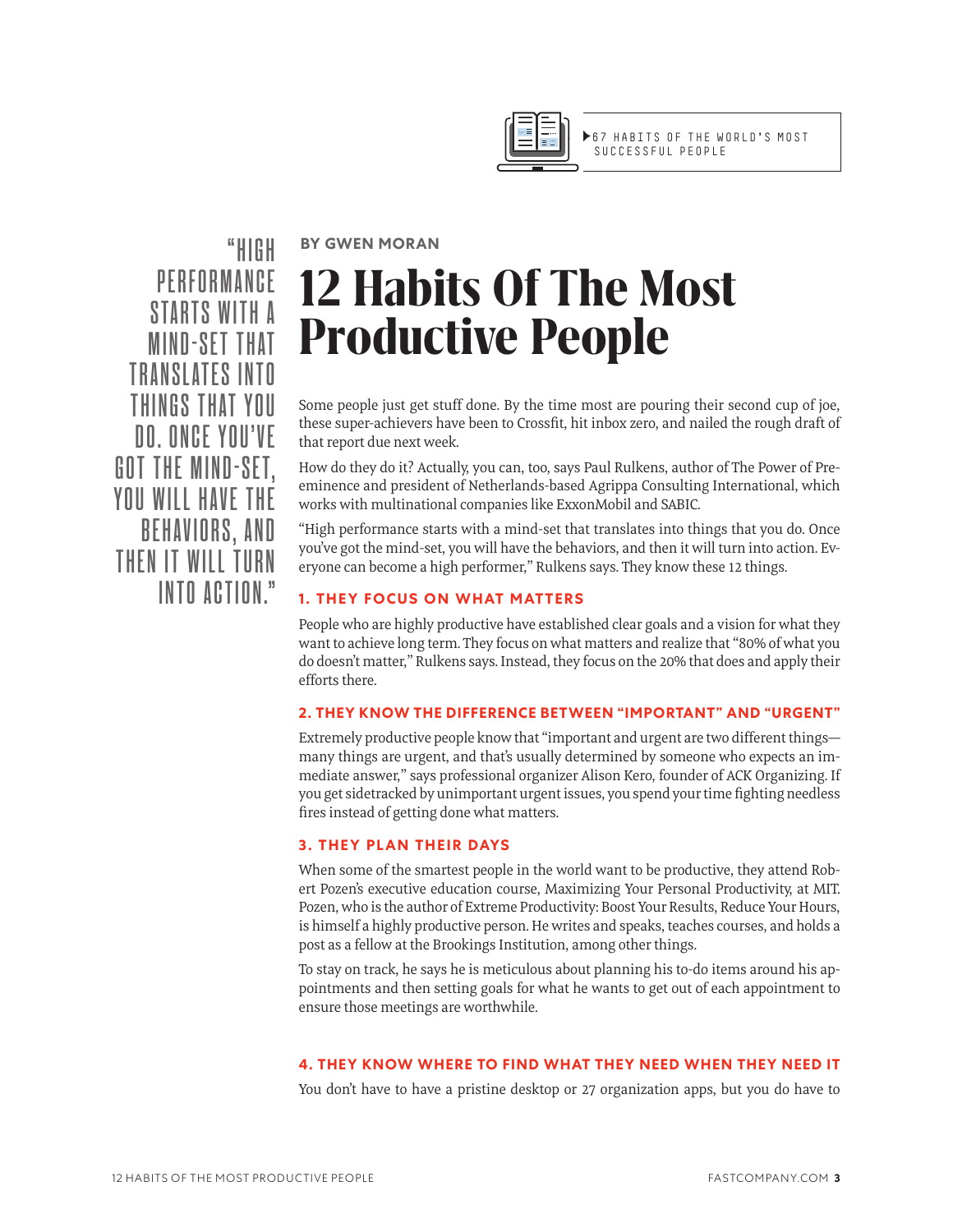

have a system that lets you find the information and files you need when you need them, Pozen says. He keeps files on each of his courses so he can easily access them and adds relevant news to each file as he comes across it. That way, he can update his courses with the most current events.

#### **5. THEY HAVE SET ROUTINES**

When you make the more mundane aspects of life routine, you free up brain power and time, Pozen says. His days are highly regimented. He usually wakes at the same time and has simple morning routines. He lays out his clothes the night before. It may sound boring, but think about how much time is wasted wondering what to wear or have for breakfast. Reclaim those valuable resources by making them a routine, he says.

#### **6. THEY SALVAGE WASTED TIME**

Those 10 minutes before your next meeting or the two hours your flight is delayed can be great news for your productivity, Pozen says. When you keep a list of things that need to be done, you can quickly scan it and pick out the actions you can take in the time you have. Answer a few email messages or return a call in the few minutes before your next meeting, or start the research for your next project while you wait for your plane.

#### **7. THEY ONLY ATTEND MEETINGS WITH PURPOSE**

Meetings are a necessary evil and can aid productivity when they're used wisely. But poorly planned meetings waste precious time, says business coach Melissa Mizer, founder of the coaching firm MoreSeekers. Mizer says effective meetings must have five components:

Make sure the right and necessary people are in the room.

Make sure roles are clearly defined.

State the meeting purpose upfront (e.g., brainstorming, decision making, etc.)

Set objectives for the meeting.

Define next steps and action items before the meeting ends.

#### **8. THEY DO THE THINGS THEY DON'T WANT TO DO**

Sometimes you have to "eat the frog," Rulkens says. Overcoming procrastination—at least most of the time—is essential for high performance, he says.

#### **9. THEY AREN'T PERFECTIONISTS**

At the heart of procrastination, you'll often find one of its root causes: perfectionism. Let that go, Kero says. It's not attainable and will just lead to dread when it's time to start big or challenging projects. "Your desk doesn't need to look perfect all the time if you don't want it to, and your proposal doesn't need 10 drafts," she says.

#### **10. THEY LEAVE GAPS IN THEIR SCHEDULE**

Sometimes you get lost on the way to the meeting. Sometimes a meeting runs long. Sometimes you just need some time to think. Highly productive people leave room for all of these things, Pozen says. When you're too tightly scheduled, you can end up undermining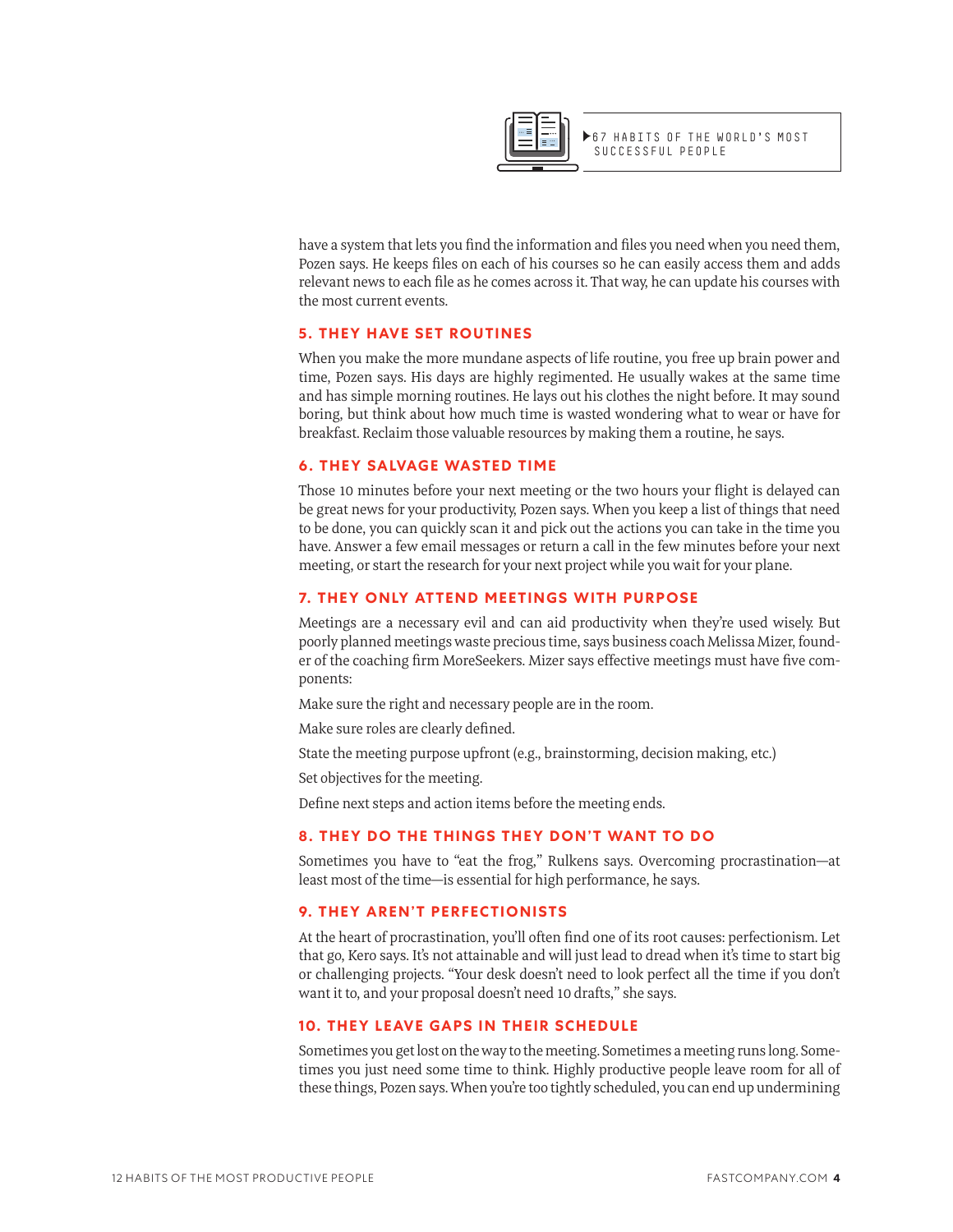

your productivity, because if one thing goes wrong, your schedule could be disrupted for the rest of the day. Give yourself time, which you can always find a way to spend wisely.

#### **11. THEY MULTITASK WISELY**

Pozen bristles at the anti-multitasking research of late. Multitasking is essential for productive people, but you have to choose the activities to pair. You wouldn't write a paper while driving a car, but you might check your email or write a note while you're on a call. "The tasks should be complementary in the sense that usually, one task is much more important than the other, and the other one can be done with a limited amount of energy and diversion," he says.

#### **12. THEY QUIT STRATEGICALLY**

Think high performers are the "quitters never win" types? Wrong, says Rulkens. Winners quit all the time—they're just more thoughtful about it. Strategic quitting means ditching the things that you shouldn't or don't want to be doing because they aren't worth your time, or delegating those things that can be done more cost effectively or efficiently by someone else. And that does more than free up time.

"I work with high-performance organizations. Whenever we do a workshop on quitting what it is we're not going to do—you see a lot of energy being released, and that energy is then focused on new things that really matter," he says.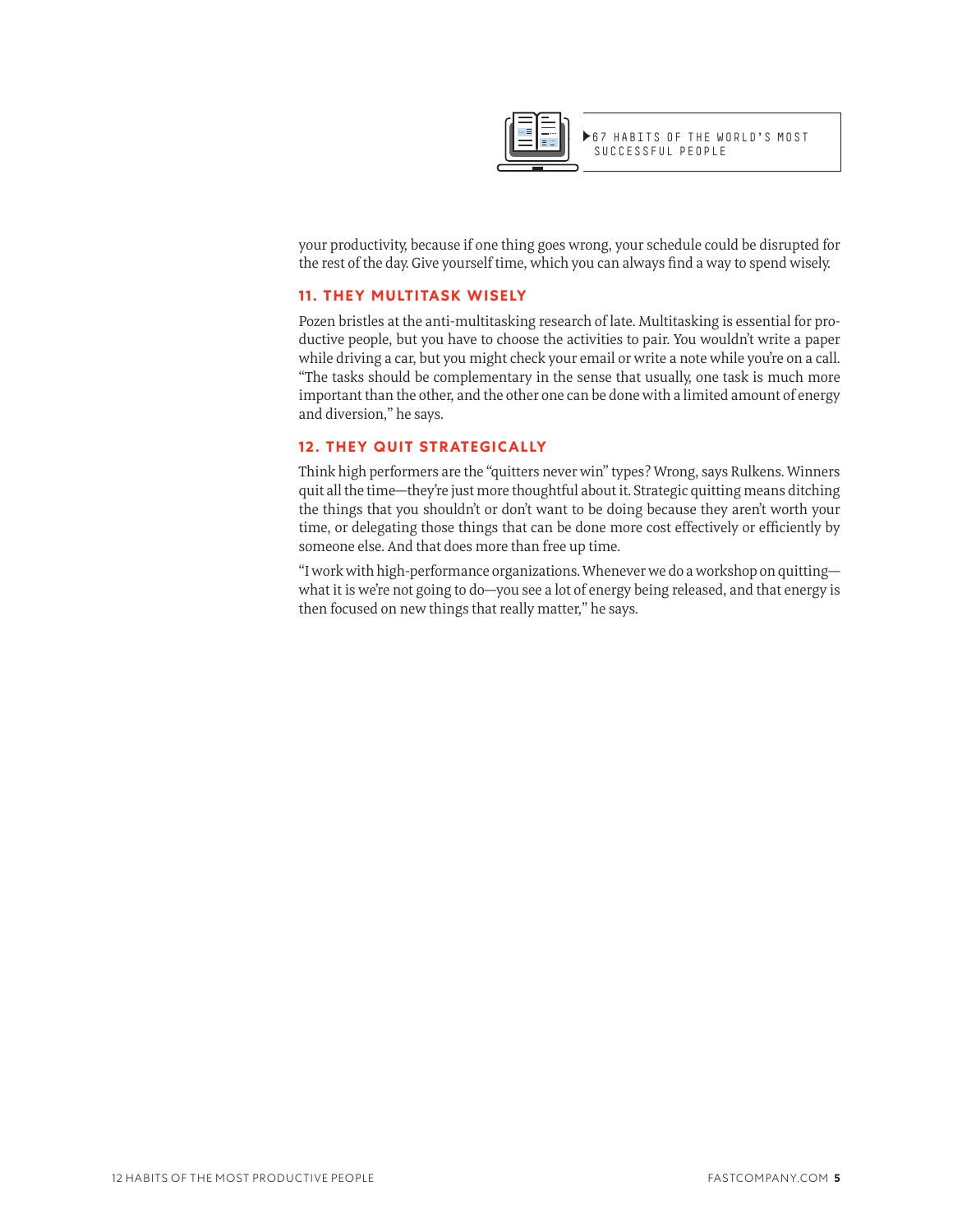

"SOME PEOPLE ARE DRAWN TO THE **ANRENALINE RUSH** OF THAT LAST-**MINUTE SPRINT TO** THE FINISH LINE WHII F NTHFRS REGEIVE AN EGO BOOST FROM **OVER-SCHEDULING** AND FILLING FACH **MOMENT WITH ARTIVITY** "

#### **BY STEPHANIE VOZZA**

# **4 Habits Of Punctual People**

Plan any event and chances are one in five of the people you invite will be late.

A study done at San Francisco State University found that about 20% of the U.S. population is chronically late–but it's not because they don't value others' time. It's more complicated than that, says lead researcher Diana DeLonzor.

"Repetitive lateness is more often related to personality characteristics such as anxiety or a penchant for thrill-seeking," she says. "Some people are drawn to the adrenaline rush of that last-minute sprint to the finish line, while others receive an ego boost from over-scheduling and filling each moment with activity."

In her book Never Be Late Again: 7 Cures for the Punctually Challenged, DeLonzor says our relationship with time often starts in childhood and becomes an ingrained habit.

"Looking back, you were probably late or early all of your life–it's part physiological and part psychological," she says. "Most chronically late people truly dislike being late, but it's a surprisingly difficult habit to overcome. Telling a late person to be on time is a little like telling a dieter to simply stop eating so much."

DeLonzor says the majority of people have a combination of late and punctual habits– usually on time, but with a frantic rush at the last minute–but we can all learn from those who are chronically punctual. DeLonzor shares four traits that always on time share:

#### **1. THEY'RE REALISTIC THINKERS.**

Punctual people know how long things take. Chronically late people, however, engage in what DeLonzor calls "magical thinking."

"If once, 10 years ago, they made it to work in 20 minutes, they believe that's how long it should take," she says. "They forget about the 99% of the times that took 30 minutes."

To develop realistic habits, DeLonzor suggests relearning to tell time. Write down how long you think it takes to shower, get ready in the morning and drive to work. Then for a week, track how long those things really take. Chronically late people are often off of their time estimates by 25% to 30%, says DeLonzor.

#### **2. THEY GIVE THEMSELVES BUFFER TIME.**

Punctual people are usually early, says DeLonzor. "Being late makes them stressed out and they don't like feeling rushed," she says. "Late people get stressed out from being late, too, but they don't strive to be early; they tend to time things to the minute."

For a 9 a.m. meeting, for example, a punctual person would try to arrive by 8:45 a.m. or 8:50 a.m., allowing enough time for an unexpected delay, such as traffic or a full parking garage. A punctual person reviews directions online, checks traffic reports before leav-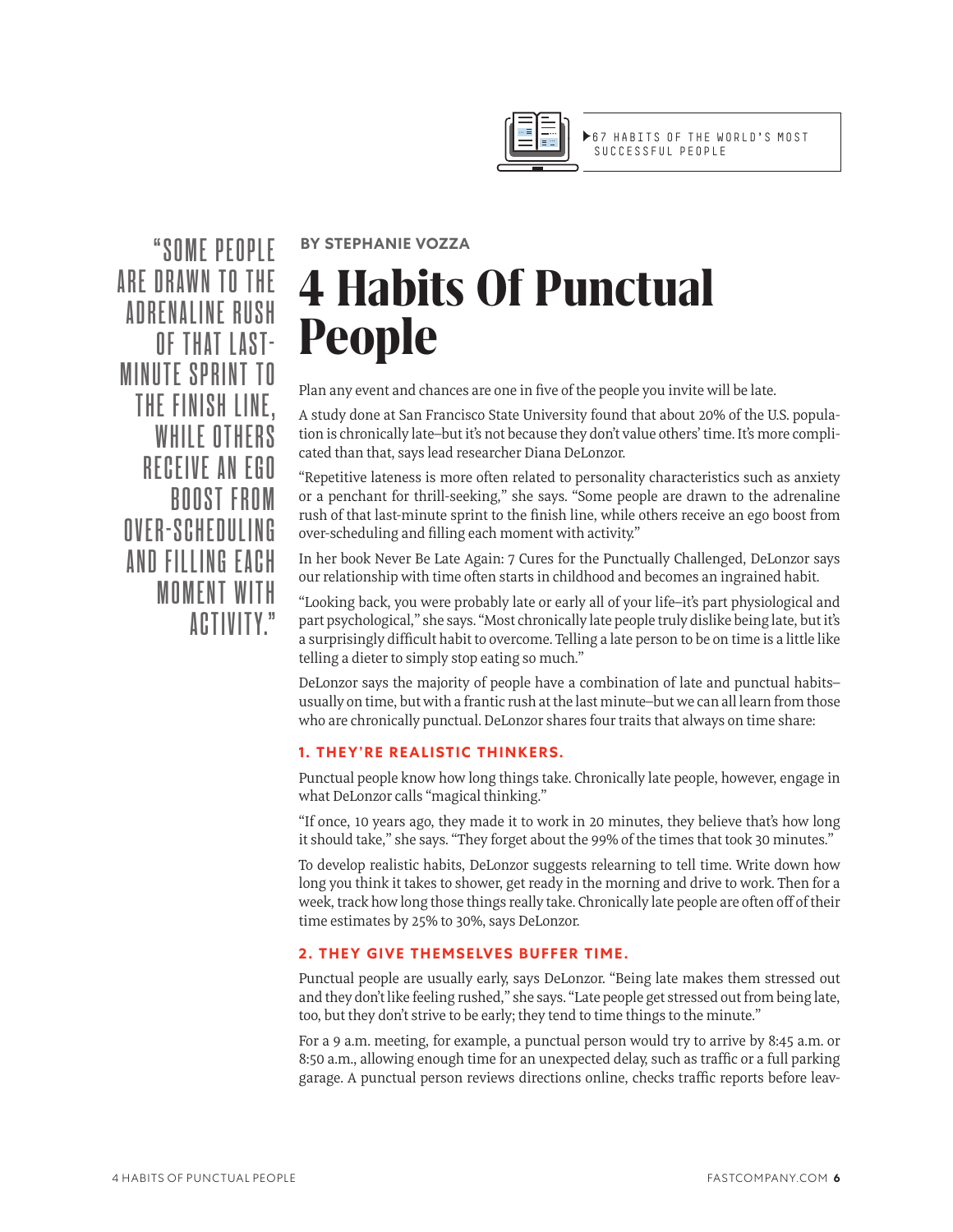

ing, and some will even drive to an new location the day before to understand the route. To be punctual, plan to arrive early.

#### **3. THEY'RE ORGANIZED.**

DeLonzor says that 45% of everything we do on a daily basis is automatic: "Our lives are filled with habits–from the way you brush teeth to how you get dressed and leave for work," she says, adding that they're necessary. "If we didn't do things automatically, it would take us forever to get through our day."

The habits of people who are always on time are highly structured. They analyze their daily activities, set routines, and stick to them on regular basis. Chronically late people, however, don't have structure and often fall on the attention deficit disorder spectrum, says DeLonzor.

"Instead of thinking about why their routines don't work and trying something different next time, chronically late people simply hope that tomorrow will be better," she says.

To become punctual, DeLonzor suggests putting more routines and structure into your life. For example, do everything you can to prepare for the morning the night before.

#### **4. THEY'RE COMFORTABLE WITH DOWNTIME.**

Being punctual often means getting to meeting or an appointment early. Punctual people use the extra five or 10 minutes as a chance to catch up on emails, read over notes, or simply enjoy the solitude.

Chronically late people, however, hate downtime. They enjoy the thrill of that last-minute sprint to the finish line and crave stimulation. To be more comfortable with downtime, bring along something to fill those spare moments.

"Knowing that you have something to occupy your time will help," says DeLonzor.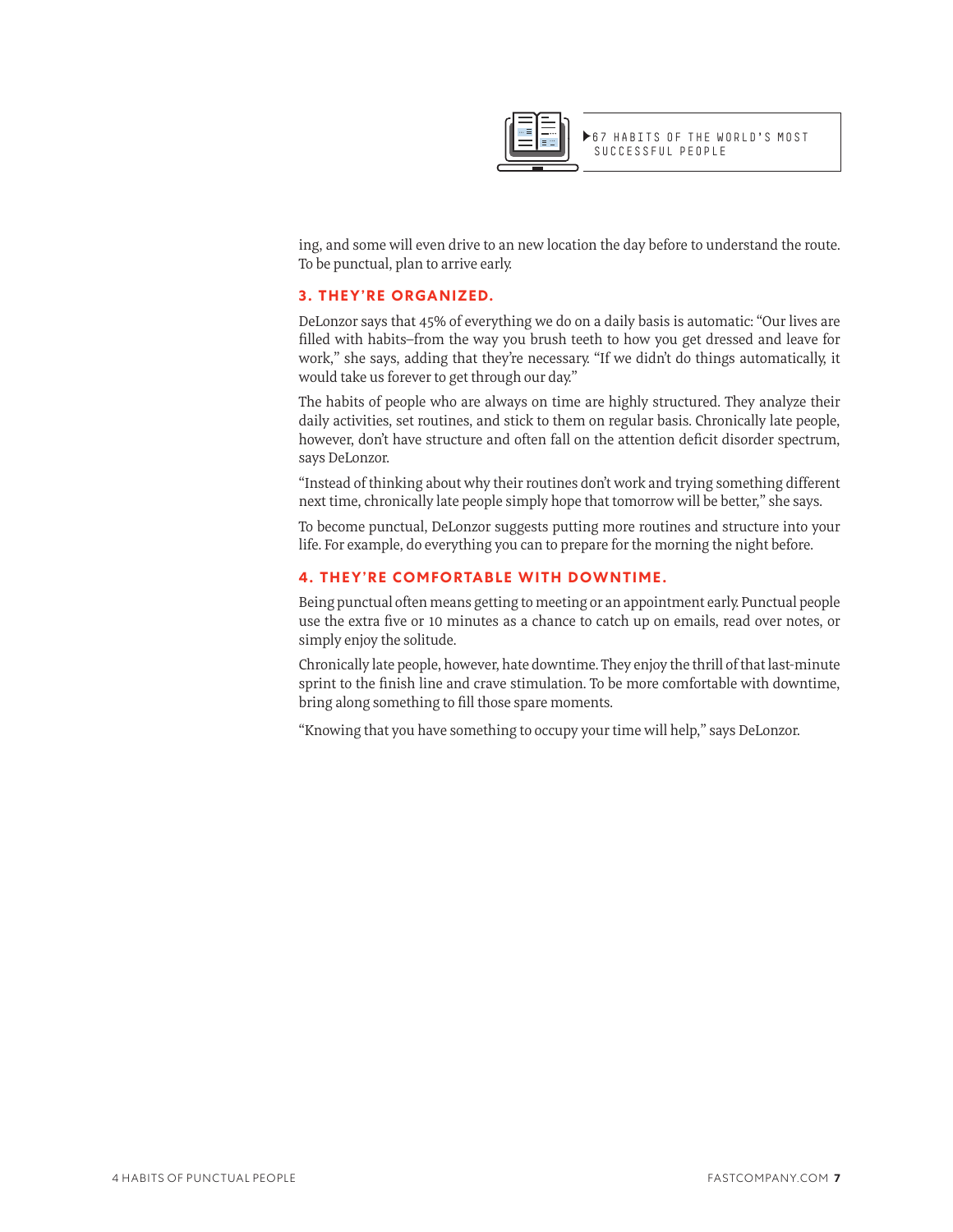

" G O O G L E ' S C H R O M E IN PARTICULAR IS FULL OF HIDDEN SHORTCUTS. **FEATURES, AND** PNWFR-USFR POSSIBILITIES TAKE THE TIME TO LEARN THESE TIPS. AND WATCH YOUR PRODUCTIVITY SOAR."

#### **BY STEPHANIE VOZZA**

# **6 Habits of The Best Conversationalists**

Some people have the gift of gab, and can talk to anyone about anything. And some people struggle to make small talk. What separates the two isn't knowing what to talk about; it's polishing up your communication skills so you can keep a good conversation going.

"Good conversations require a give and take, just like keeping a ball in the air during a game of catch," says Anne Green, president and CEO of CooperKatz & Company, a communications and media-training firm with clients that include Richard Branson. "When someone directs a question your way–when the ball is thrown to you–you should always respond with an answer that will continue the flow of dialogue, passing the ball back and never letting it drop."

If a musician is asked, "What kind of music do you play?" for example, Green says the response "many different kinds" will shut down the conversation. "The key is to answer and elaborate," she says. "A more effective response to that same question would be, 'I play many different kinds of music, but I spent my early twenties in the South playing a lot of country music, which I've since brought to my music career in New York City.' That gives the other person something to work with, creating a more stimulating conversation."

Thinking of a conversation as a game of verbal tennis will keep things flowing, but becoming a good conversationalist requires having more skills in your communication toolbox. Here are six habits that the best conversationalists have mastered to practice every time you enter a new situation.

#### **1. THEY LISTEN MORE THAN THEY TALK**

The irony of being a good conversationalist is that talking isn't the most important piece; listening is what makes you memorable. Unfortunately, listening is a skill that not many people master; most people would rather talk, said Celeste Headlee, host of Georgia Public Broadcasting's On Second Thought.

"The irony of being a good conversationalist is that talking isn't the most important piece; listening is what makes you memorable."

"When I'm talking, I'm in control. I don't have to hear anything I'm not interested in. I'm the center of attention. I can bolster my own identity," she said in a 2015 TED Talk called "10 Ways to Have a Better Conversation."

The other reason we'd rather talk is because it's easy to get distracted when we listen. The average person talks at about 225 words per minute, but we can listen at up to 500 words per minute, said Headlee. "So our minds are filling in those other 275 words," she said. "It takes effort and energy to actually pay attention to someone, but if you can't do that, you're not in a conversation."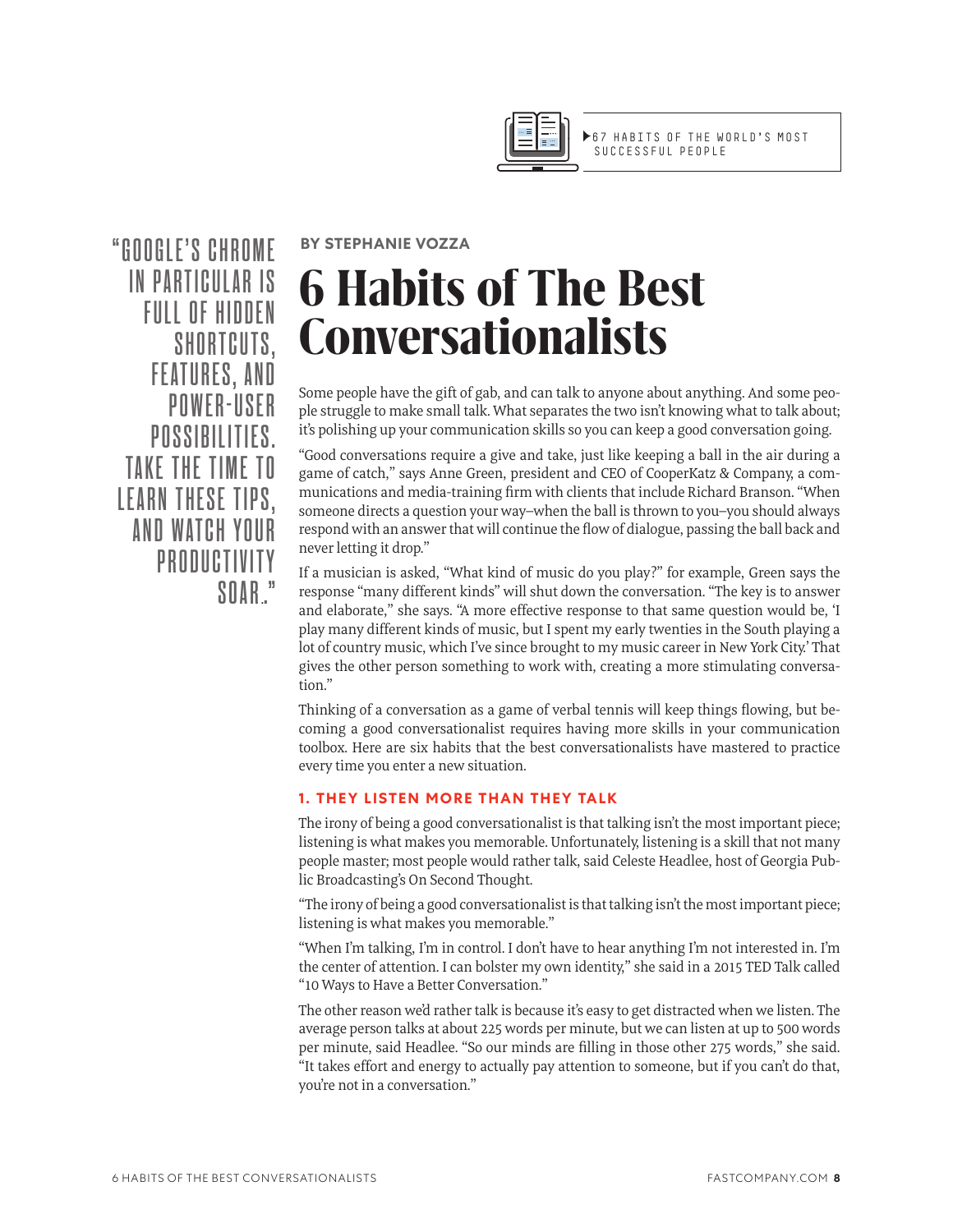

#### **2. THEY DON'T ALWAYS INTERJECT THEIR EXPERIENCES**

Good conversationalists don't interject themselves into the topic when it's not needed. If someone is talking about having lost a family member, don't start talking about the time you lost a family member, said Headlee.

"If they're talking about the trouble they're having at work, don't tell them about how much you hate your job. It's not the same," she said. "It is never the same. All experiences are individual. And, more importantly, it is not about you. You don't need to take that moment to prove how amazing you are or how much you've suffered. Conversations are not a promotional opportunity."

#### **3. THEY ADMIT WHAT THEY DON'T KNOW**

A good conversationalist isn't afraid to show they don't understand, says Mark Levy, president of the branding firm Levy Innovation and author of Accidental Genius: Using Writing to Generate Your Best Ideas, Insight and Content. "So many people shoot themselves in the foot, because they're trying to come across as all-knowing or perfect, but letting the other person in on your lack of understanding can actually be flattering to them," he says.

"Conversations are not a promotional opportunity."

If you're confused, Levy suggests asking, "I want to make sure I really understand what you mean. Can you say what you just said in a slightly different way?"

"Not only will the other person feel heard; they'll likely love having to explain their point in a way that's different than normal," he says.

#### **4. THEY ARE WELL READ**

Be a person of interest by reading and informing yourself on a variety of topics from world affairs to business and culture, says Suzanne Bates, author of All the Leader You Can Be, the Science of Achieving Extraordinary Executive Presence.

"Be bold in getting beyond pleasantries to introduce high interest topics likely to enliven a conversation," she says. "Be attuned to each person to meet them where they are and be curious about their views."

Being well read allows you to introduce ideas and stories from other domains, adds Levy. "When a businessperson wants to make a point in conversation, they'll often rely on an idea, opinion, or story from the world of business," he says. "After a while that gets old. We've all heard the same business stories, and we start to mentally check out."

Good conversationalists "seed a conversation with jolts," says Levy. "If you're talking about, say, workplace productivity, it's fine to talk about [the Civil War battle] Pickett's Charge or black holes or an idea from an Elizabeth Gilbert book that, in some way, relates to workplace productivity. Bringing in ideas from other domains keeps people awake and interested, and it's actually how paradigm shifts are born."

#### **5. THEY LOOK FOR CUES**

Good conversationalists listen with their eyes, looking for body language or changes in mood that provide information about the other person's interest level in the conversa-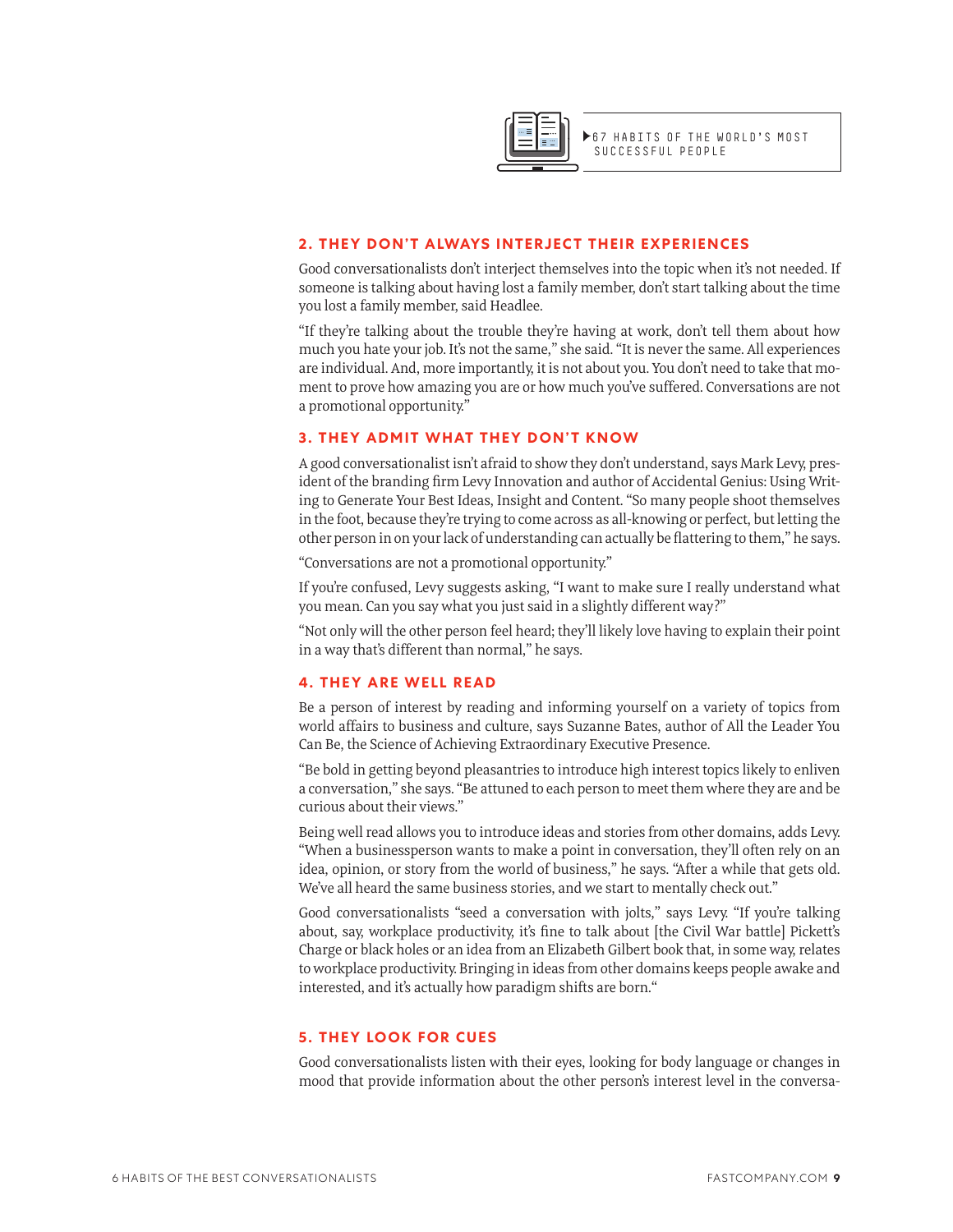

tion. This can help them redirect or improve the conversation in the moment, says Parker Ellen, professor of management and organizational development at Northeastern University.

"It also would equip individuals with an awareness about other parties, including their goals, as well as any underlying motives the other party had for the conversation," he says. "Apparent sincerity would enable individuals to present comments and pose questions in a manner that seems genuine, such that it builds trust." This could be crucial to getting other people to open up more and build rapport.

#### **6. THEY LET GO OF THE DETAILS**

We've all been in a conversation where the speaker derails the topic by struggling to remember a date or name. Small bits of information add verbal clutter, and good conversationalists don't burden the subject with years, names, dates, and tiny details, said Headlee. "[The listener doesn't] care," she said. "What they care about is you. They care about what you're like, what you have in common. So forget the details. Leave them out."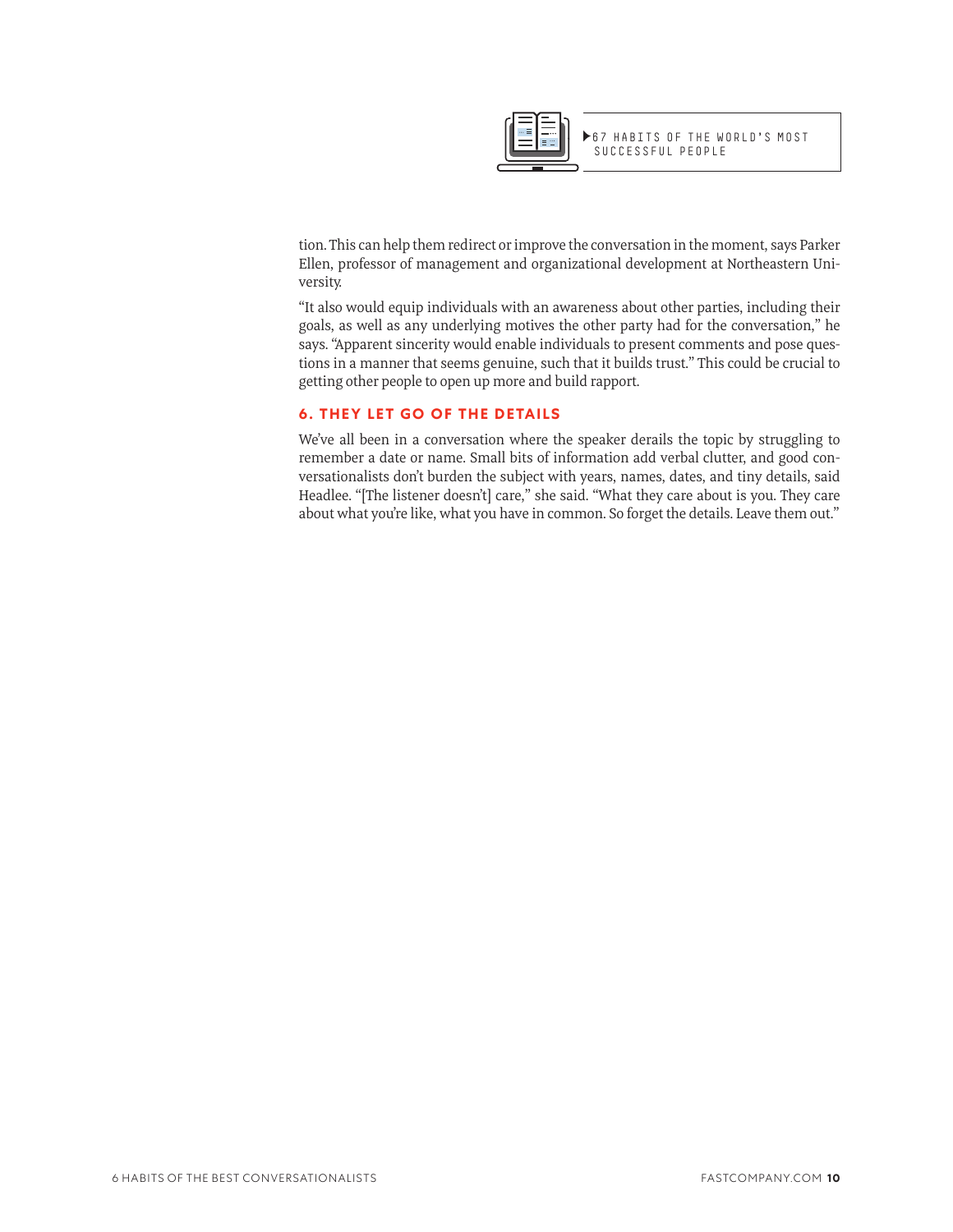

" C O M B I N E OPTIMISM WITH ACCEPTANCE OF THE LIFE YOU'VE BEEN DEALT, AND THE SKY'S THE **LIMIT**"

#### **BY STEPHANIE VOZZA**

# **7 Habits Of Optimistic People**

Optimists aren't just people who see the glass half full. They also make more money than pessimists and enjoy health benefits such as fewer colds, a reduced risk of cardiovascular disease, and a longer life.

That's something to smile about.

"Children are born optimists and over the course of time, life happens," says Jason Wachob, cofounder and CEO of the healthy living website MindBodyGreen.com. "Circumstances change and cynicism sets in, but deep down most of us want to get back to the optimism of our childhood."

David Mezzapelle, author of Contagious Optimism, has studied optimistic people for five years: "Some people are naturally more optimistic," he says. "I believe, however, that somebody who is negative or pessimistic can control it and improve upon it."

Optimism isn't a pie-in-the-sky ideal, says Mezzapelle. "It's not closing your eyes and being in the clouds," he says. "People often tell me they're a realist, but reality alone may prevent you from getting past first base. Combine optimism with acceptance of the life you've been dealt, and the sky's the limit."

Like any healthy habit, Wachob says optimism is something you need to practice every day. He and Mezzapelle share seven traits optimists share and the habits you can implement to become one, too:

#### **1. THEY EXPRESS GRATITUDE**

Being appreciative of big blessings isn't enough; Mezzapelle says optimists are grateful for the smallest things in life.

"The sun coming up in morning, your child or dog excited to see you–being thankful about the littlest thing makes the bigger things that much better," he says.

Optimists also find good in hardships, obstacles, and failures, because these are the situations that give you strength and resilience: "When optimists stumble across problems, it doesn't seem as bad because they've learned to always find the silver linings," Mezzapelle says.

#### **2. THEY DONATE THEIR TIME AND ENERGY**

Whether it's helping at the local soup kitchen or being available to people you know, Wachob says giving back is a habit optimistic people practice.

"This helps you feel grateful for what you have," he says. "It's a good place to start if you want to become more optimistic."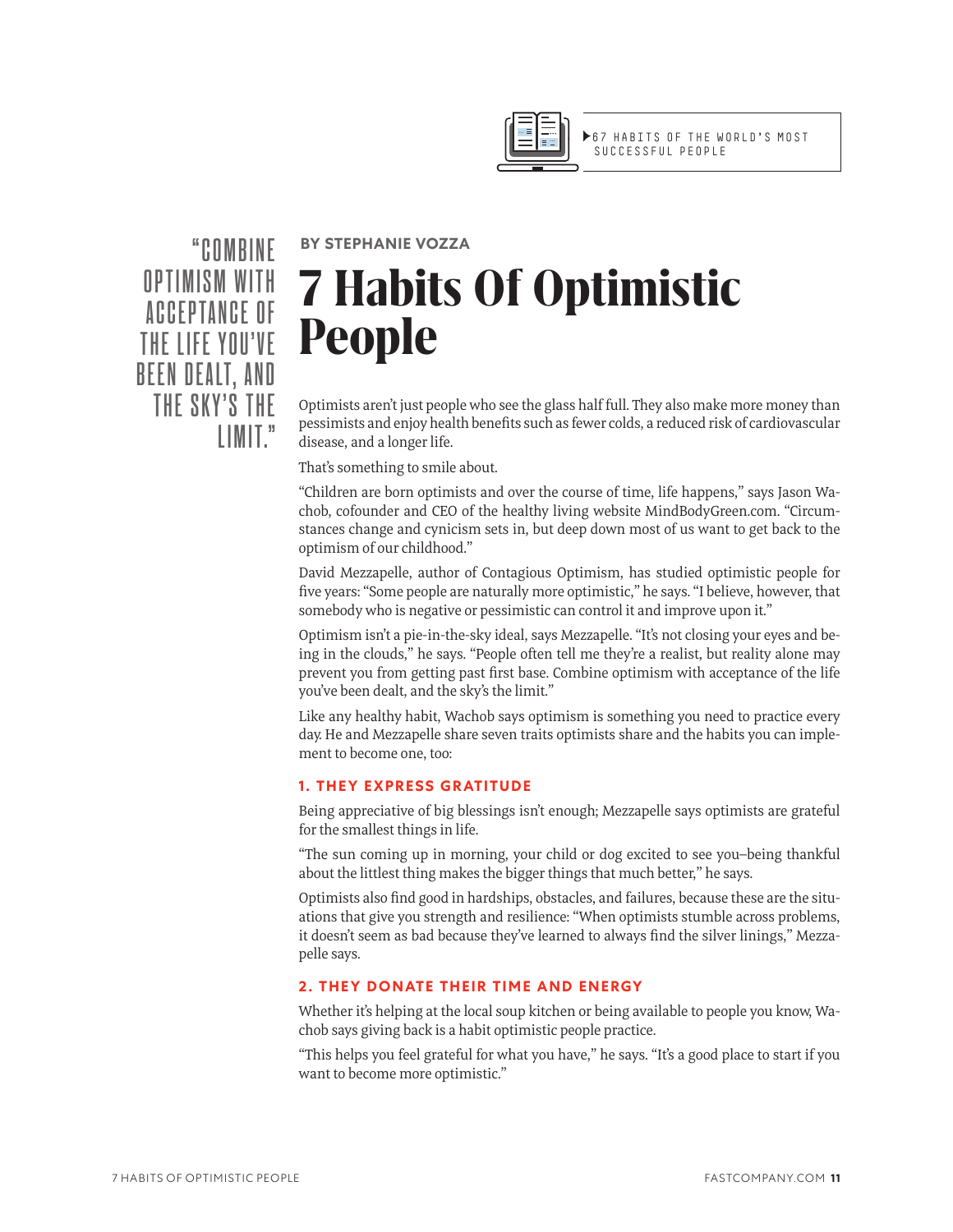

Mezzapelle agrees: "No matter what you're going through, you need to be good to others and help when you can," he says. "The spirit of altruism can make you feel optimistic about your own life."

#### **3. THEY'RE INTERESTED IN OTHERS**

When people hear the stories of how others persevere, it fosters optimism, says Mezzapelle.

"People often think they're alone in their struggles, such as divorce, cancer, or financial problems," he says. "When they hear about people who've experienced the same thing and came out on the sunny side, it can give them hope, and hope is the foundation of optimism."

Wachob says simply reading inspirational stories can help. "This is something everyone can do on a daily basis," he says. "There are so many amazing stories about amazing people who overcome incredible odds."

#### **4. THEY SURROUND THEMSELVES WITH UPBEAT PEOPLE**

You are the sum of the people you spend time with, says Wachob.

"If you are with pessimists, every time you hang out with them it can be draining. If you're with optimists, however, it's easy to absorb that energy and it can be powerful."

Mezzapelle likes a phrase coined by Olympic gymnast Mary Lou Retton: "Optimism is a happiness magnet." "It's true," he says. "When you're around people who are positive and upbeat, it brings you up."

#### **5. THEY DON'T LISTEN TO NAYSAYERS**

What other people do or say is a reflection of their own reality, not yours, says Mezzapelle. Optimistic people don't take the opinions of others too seriously when they don't agree.

This means not listening to the naysayers who will tell you that you can't achieve your goals: "You can disagree with other opinions–that's the beauty of life," Mezzapelle says. "Don't look at it any other way and don't let it affect you. It's their reality, not yours."

#### **6. THEY FORGIVE OTHERS**

While this can be easier said than done, Mezzapelle says optimists have an ability to forgive.

"The easiest way to forgive is to reflect on the fact that the past is the past," he says. "Make peace with it so that it doesn't spoil the present."

#### **7. THEY SMILE**

Smiling creates a happy environment that draws others in, says Mezzapelle, and happiness, even in brief doses, releases serotonin, a hormone that contributes to the feeling of well-being.

Smiling also has health benefits; a study from the University of Kansas found that cracking a smile–even when you don't feel like it–reduces the intensity of the body's stress response, regardless of whether a person actually feels happy.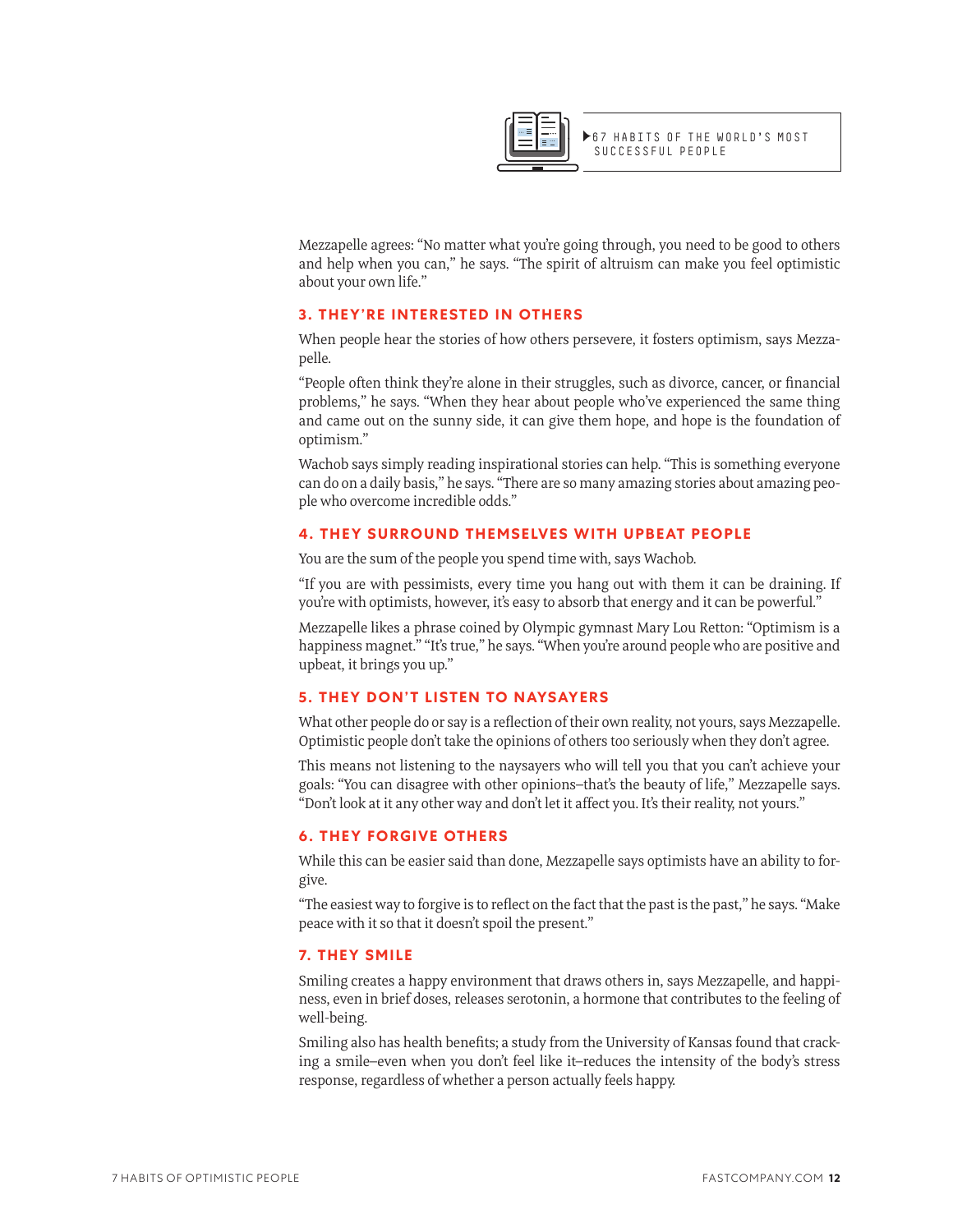

### "YOUR HABITS ARE THE REASON WHY YOU'RE RICH OR POOR."

#### **BY STEPHANIE VOZZA**

# **7 Habits Of Self-Made Millionaires**

Most millionaires aren't born; they're self-made. In a survey by Fidelity Investments, approximately 80% of people who have a net worth of \$1 million or more did it without a trust fund or inheritance. As the classic Smith Barney commercial from the '70s used to say, "They make money the old-fashioned way . . . they earn it."

They also have habits that help them accumulate wealth: "Your habits are the reason why you're rich or poor," says Tom Corley, author of Rich Habits: The Daily Success Habits of Wealthy Individuals. "In fact, it's often two or three habits that separate the wealthy from those who are financially challenged."

Corley has studied millionaires for 12 years, and says many of them share the same daily practices and beliefs. Here are seven habits of self-made millionaires:

#### **1. THEY READ**

Self-made millionaires are readers, and Corley says this is the number one habit to adopt if you want to become wealthy. According to his study, 85% of millionaires read two or more books a month, and they choose books that help them grow, including topics like careers, biographies of successful people, self-help, health, current events, psychology, and leadership.

"The key to success in life is growing your knowledge base and skills," says Corley. "Devote 30 minutes or more each day to learning by reading books. If you do, it will set you apart from the competition, as most people do not read."

#### **2. THEY PURSUE THINGS THAT INTEREST THEM**

People often enter careers for the stability factor, but wealthy people pursue their interests. "They put their ladder on their own wall," says Corley. "When you're passionate about what you're doing, you work harder. "

#### **3. THEY FIND A MENTOR**

Ninety-three percent of self-made millionaires in Corley's study attribute their wealth to having mentors.

"Finding a success mentor in life is one of the least painful ways to become rich," says Corley. "It can put you on the fast track to success."

Corley says there are five types of success mentors:

Parents. Parenting is very important when it comes to being a millionaire. Parents are your first mentors. If they teach children good daily success habits, they'll struggle less in life.

Teachers. Teachers can reinforce the mentoring children receive at home from their parents, or step in to provide the success mentoring absent at home.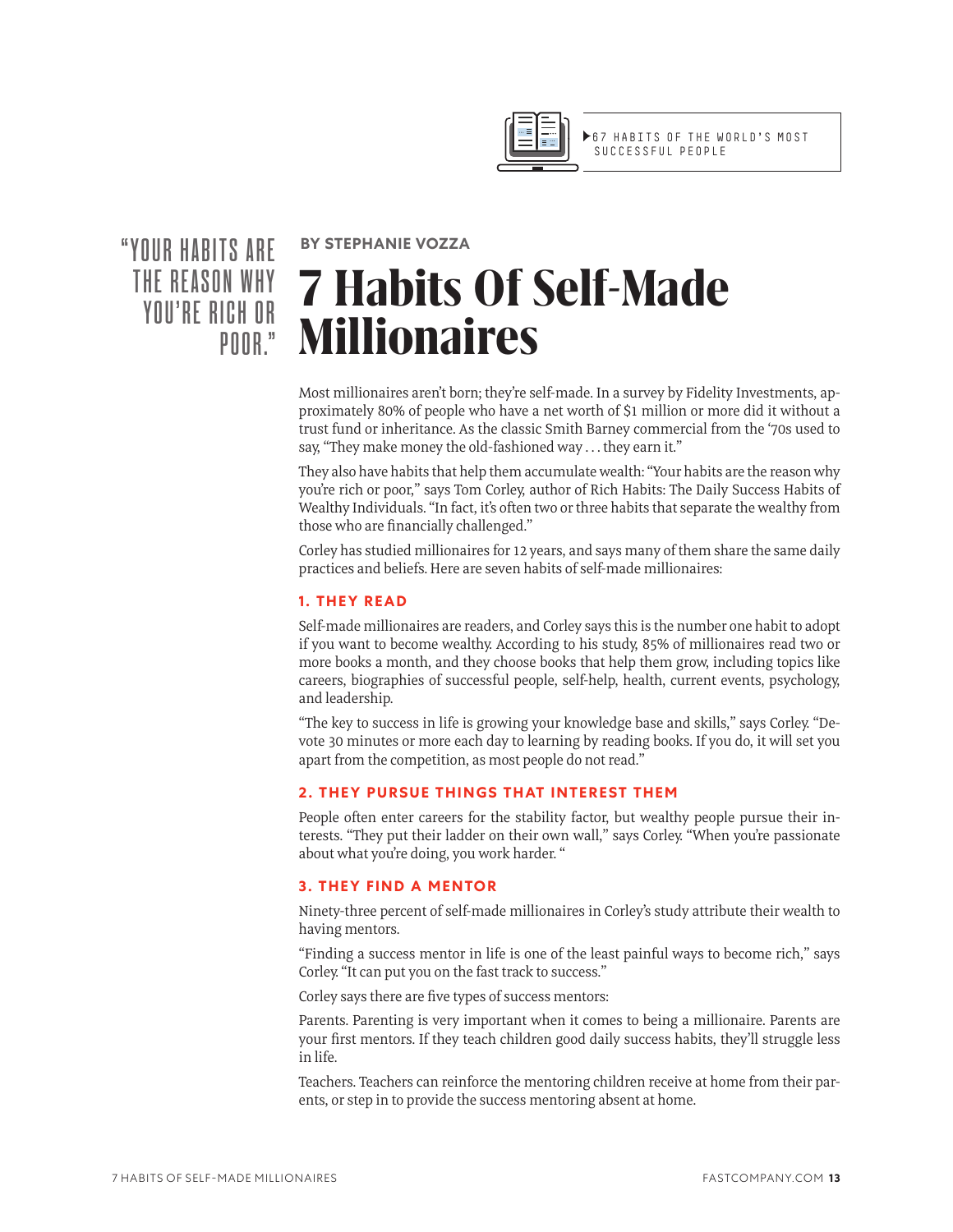

Career Mentors. Finding a mentor at work you admire, trust, and respect can lead to success in life. Choose someone at least two levels above your rank.

Book Mentors. Mentors don't have to be real relationships. Sometimes the best source are found in books, particularly books about successful people, says Corley.

Yourself. Also called "the school of hard knocks," you can mentor yourself by learning from your own mistakes. "This is the hard path to success, because those mistakes and failures carry significant costs in both time and money," says Corley. "But this is also the most powerful type of mentoring you can get, because the lessons you learn are infused with intense emotion and never forgotten."

#### **4. THEY USE DREAMS TO SET GOALS**

Before millionaires identify goals, they do something that Corley calls "dream setting"they write down what their ideal life would look like, then use this script to create a bullet-point list of dreams. Goals are then built around each dream.

"Think of dreams as a ladder, and the rungs are your goals," he says. "Ask yourself, 'What would I need to do in order for each wish or dream to come true? Am I capable of performing those activities? And do I have the necessary skills and knowledge? Then take action."

#### **5. THEY WRITE TO-DO LISTS**

Goals are only goals when they have two things: 100% achievability and physical activity, says Corley. Millionaires break down goals into physical action steps that make up their to-do list, and many have lists that follow a habit.

"Millionaires process success," says Corley. "When you create processes, you don't have to think, which takes energy and contributes to decision fatigue. Habits are valuable because they brain fuel that can be used doing something else."

#### **6. THEY CREATE MULTIPLE STREAMS OF INCOME**

Self-made millionaires do not rely on only a single source of income, says Corley. Instead, they develop multiple streams, and most have at least three.

"Sixty-five percent had three or more streams of income that they created over time," he says. "Diversifying your sources of income allows you to weather the economic downturns that always occur in life."

Revenue streams include real estate rentals, stock market investments, annuities, private equity investments, part ownership in side businesses, ancillary products, or services, and royalties.

#### **7. THEY AVOID TIME WASTERS**

Millionaires believe money can be recouped, but the bigger risk is wasting time.

"When we invest our time in anything, it's lost forever," says Corley. "Yet, because we are all given what seems to be an abundance of time, it has very little value to us."

Sixty-seven percent of the self-made millionaires in Corley's study watch less than an hour of TV each day, and 63% spent less than an hour a day on the Internet in activities such as Facebook or watching YouTube videos.

"This freed up time for them to pursue their dreams, goals, read, learn, exercise, volunteer, and network," he says.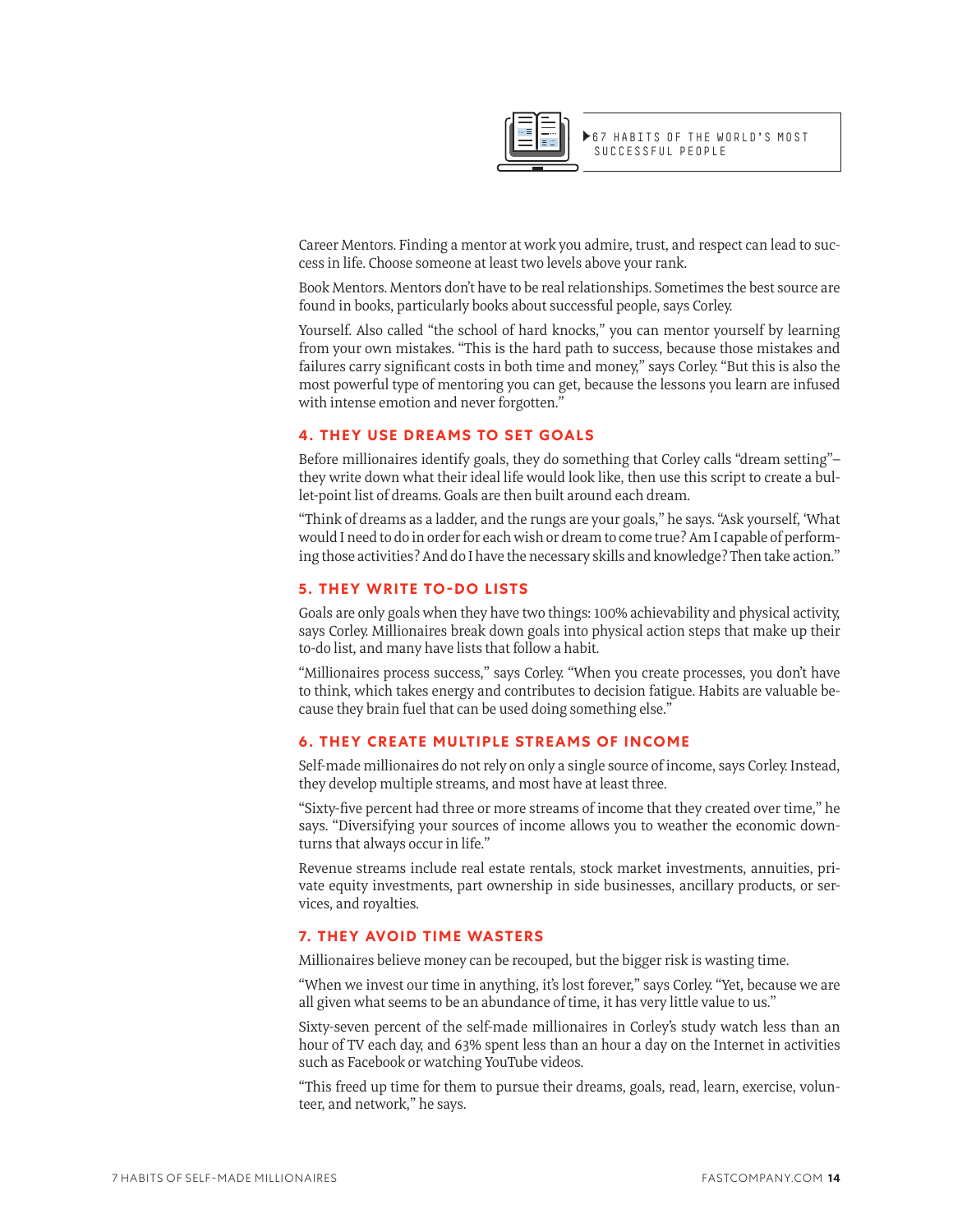

"ON AVERAGE. **AMBITIOUS** PEOPLE ATTAIN HIGHER LEVELS OF E DUCATION AND INCOME, BUILD MORE PRESTIGIOUS CAREERS. AND REPORT HIGHER OVERALL LEVELS OF LIFE SATISFACTION."

# **BY STEPHANIE VOZZA**

# **6 Habits Of Ambitious People**

Ambition gets a bad rap. The trait that pushes someone toward success can sometimes turn into a game where winning isn't about achieving; it's about beating the other person. Channel it correctly, however, and ambition can bring great results.

"On average, ambitious people attain higher levels of education and income, build more prestigious careers, and report higher overall levels of life satisfaction," says Neel Burton, psychiatrist and author of Heaven and Hell: The Psychology of the Emotions. "Many of man's greatest achievements are the products, or accidents, of their ambition."

The key is to pursue healthy ambition: "People with a high degree of healthy ambition are those with the insight and strength to control the blind forces of ambition, shaping [it] so that it matches their interests and ideals," says Burton. "They harness it so that it fires them without also burning them or those around them."

They harness it so that it fires them without also burning them or those around them.

Nearly anyone can be ambitious given the right internal and external stimuli, says Jason Ma, author of Young Leaders 3.0: Stories, Insights, and Tips for Next-Generation Achievers. Here are six things you can do to harness your ambition and focus on success over competition:

#### **1. THEY SET GOALS BUT DON'T SHARE THEM**

Ambitious people are goal-oriented and are always striving towards the next accomplishment, but healthy ambition involves keeping your goals private, said entrepreneur Derek Sivers in a 2010 TED Talk "Keep Your Goals To Yourself."

Psychologists have found that telling someone your goal makes it less likely to happen, Siver explained: "Any time you have a goal, there are some steps that need to be done, some work that needs to be done in order to achieve it. Ideally you would not be satisfied until you'd actually done the work. But when you tell someone your goal and they acknowledge it, psychologists have found that it's called a 'social reality.' The mind is kind of tricked into feeling that it's already done. And then because you've felt that satisfaction, you're less motivated to do the actual hard work necessary," Siver said.

#### **2. THEY ARE WILLING TO TAKE RISKS**

Ambition takes a willingness to step into fear and anxiety, says Burton. "Some people are better able to tolerate this fear, perhaps because are more courageous, committed, or driven, and can minimize the fear," he says. "Ambitious people act with purpose, but allow themselves room to explore, experiment and discover."

Don't be surprised if a breakthrough emerges from a well-managed crisis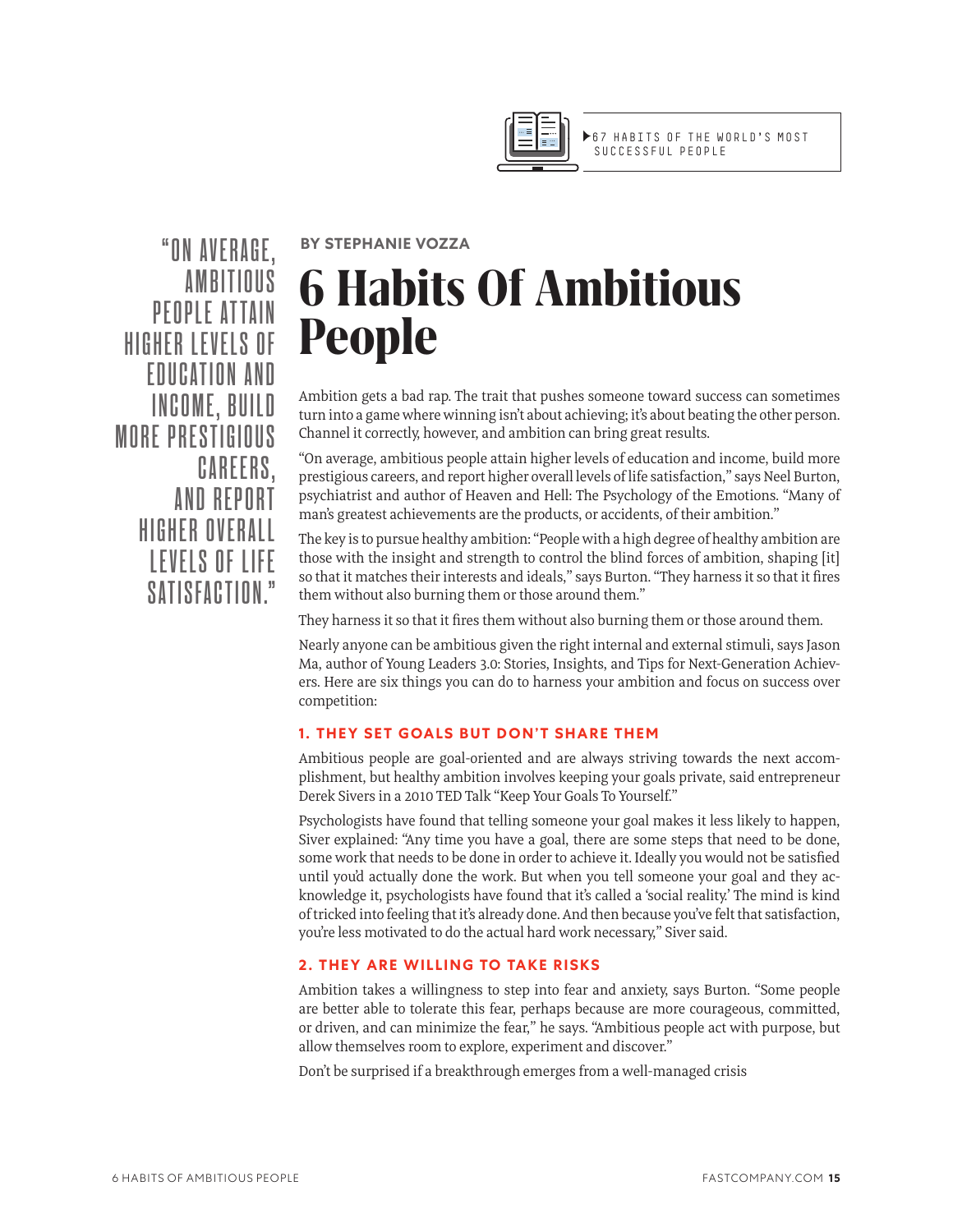

"Don't be surprised if a breakthrough emerges from a well-managed crisis," adds Ma, who is also CEO of ThreeEQ, a firm that mentors high-achieving teenagers and adults. "Ambition is the act of being an innovative change-maker."

#### **3. THEY EXPOSE THEMSELVES TO NEW WAYS OF THINKING**

Ambitious people break away from consistent groupthink, and expose themselves to new ways of thinking.

"Talk with and learn from people different from you," suggests Ma. "Be open to dialogue with acquaintances and even select strangers, as you may uncover interesting opportunities."

Burton says ambition makes people resourceful: "It forces us to grow, often in unexpected ways," he says.

#### **4. THEY ARE FOCUSED ON EXECUTION**

Often people spend the most time working on building their skill set and researching solutions or possibilities. While it's wise to craft and execute a strategy for any given type of important vision or outcome you want to achieve, ambitious people put the main emphasis on pulling the trigger.

"An executer is one who gets shit done," says Ma. "If your execution is poor, nothing matters."

#### **5. THEY DON'T COMPETE WITH OTHER PEOPLE**

Your biggest competitor should be yourself, says Ma. "Avoid the trap of comparing yourself with others, and measure success only against what you are capable of achieving," he says. "Nothing beats hard work with focus and passion. Stretch yourself."

#### **6. THEY SURROUND THEMSELVES WITH OTHER AMBITIOUS PEOPLE**

Finally, Ma suggests applying the "power of proximity" by networking with clusters of successful people.

"[The late entrepreneur and author] Jim Rohn said: 'You are the average of the five people you spend the most time with,'" says Ma. "Find role models. Befriend and learn from mentors. Make friends with people smarter than you and more successful in fields you are interested in."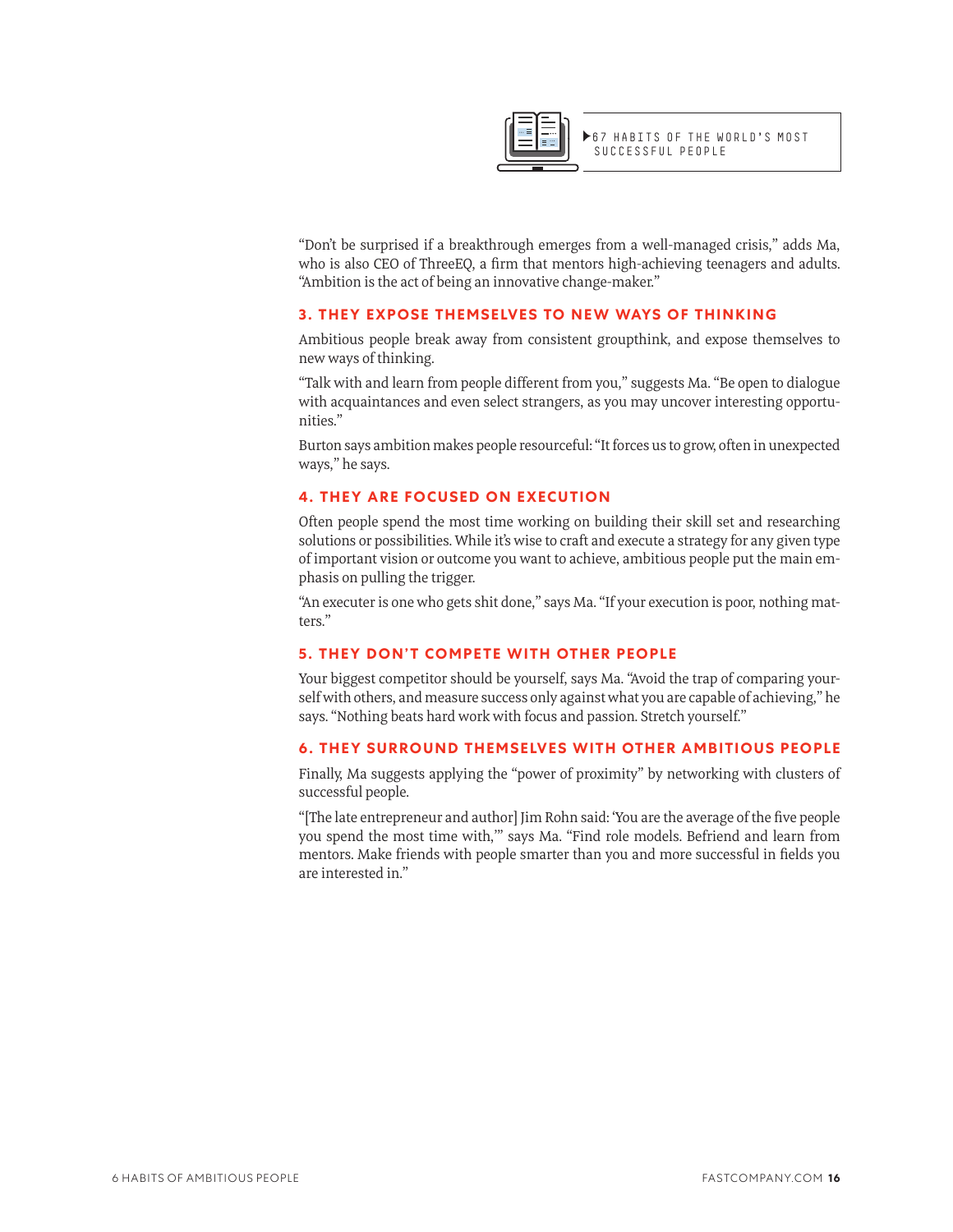

"YOUR MOST **SIGNIFICANT ROLE** DOESN'T INVOLVE YOUR RESULTS; YOUR JOB IS TO **INSPIRE YOU EMPLOYFES** RESILLTS "

#### **BY STEPHANIE VOZZA**

# **6 Habits Of People Who Know How To Bring Out The Best In Others**

If you think your most important job as a leader is to write mission statements, set goals, or even increase revenue, you're focusing on the wrong metrics. Your most significant role doesn't involve your results; your job is to inspire your employees' results, says Richard S. Wellins, co-author of Your First Leadership Job: How Catalyst Leaders Bring Out the Best In Others.

"As a leader your focus changes; your number one priority is to bring out the best in others," says Wellins, who is senior vice president at management consulting firm DDI.

A study done by DDI and Harris Interactive found that 98% of employees who have good leaders are motivated to do their best, while only 11% of employees with ineffective managers felt motivated to give their best.

Being able to bring out the best in others is a skill that involves just 10% natural inclination; the other 90% has to be deliberate, says Wellins: "It can't be learned by listening to a lecture or reading examples," he says. "It needs to be practiced, reinforced, and used day to day."

Here are six of their daily habits:

#### **1. THEY FOCUS ON THE PERSON'S STRENGTHS**

Good leaders identify the strengths of individual team members and give employees opportunities to use them, says Wellins. "They cultivate and optimize others' talents and capabilities," he says.

While some strengths will be obvious, good leaders schedule one-on-one meetings and ask questions such as, "What do you enjoy doing most as part of your work?" and "What do you miss most about the jobs you've had in the past and why?"

#### **2. THEY EMPATHIZE**

Leaders who bring out the best in others listen to what team members are saying and put themselves in their shoes, says Wellins. When dealing with an emotional situation, listening and responding with empathy can immediately reduce tension, and until things calm down, nothing productive can occur.

"Empathy will drive better performance; this is a huge motivator," says Wellins.

#### **3. THEY GIVE RECOGNITION**

People who bring out the best in others also reward and recognize good work. Leaders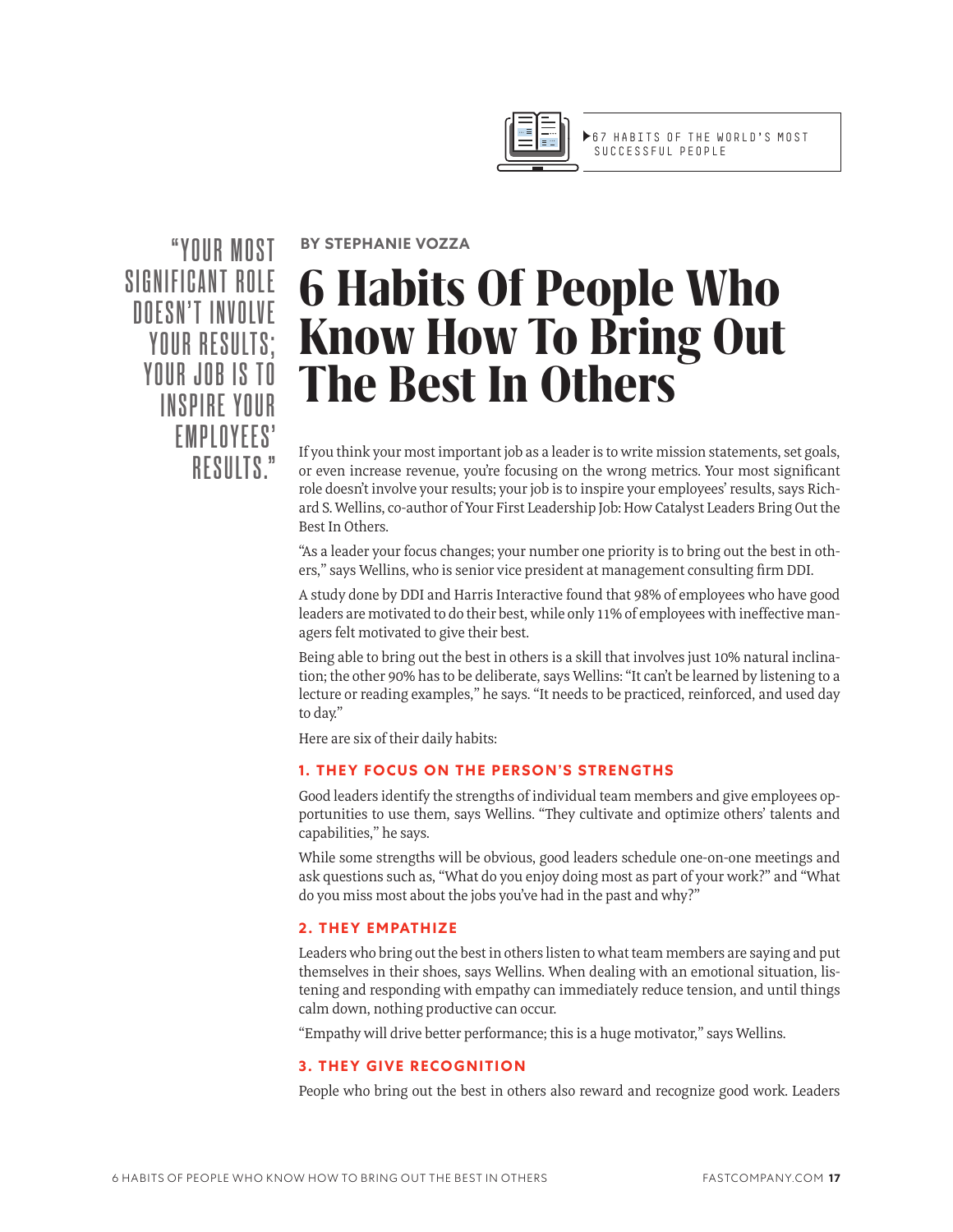

often worry that praise will seem unprofessional or that employees will become complacent or overconfident.

"It isn't and they won't," says Wellins. "It's about making a person feel good about themselves even when they feel challenged or are in tough times.."

This is also important when things are going well, adds Wellins. "It's so simple, but our research shows that one- to two-thirds of leaders are not good at acknowledging good work," he says.

#### **4. THEY CONNECT THE RIGHT PEOPLE**

Liz Wiseman, author of Rookie Smarts: Why Learning Beats Knowing in the New Game of Work, calls leaders who bring out the best in others "multipliers." She says multipliers look for talent everywhere and focus on finding people, at whatever level, who know the things they don't.

"Multipliers take the time to understand the capabilities of each individual so that they can connect employees with the right people and the right opportunities—thereby building a virtuous cycle of attraction, growth, and opportunity," she writes in an article for Harvard Business Review.

#### **5. THEY DON'T MICROMANAGE**

Bringing out the best in others means delegating. "Good managers are careful to not micromanage," says Wellins. "Their job is to assign or direct general goals in work that needs to be done but they should never do it for the person."

Stretch goals that push people can have a big impact on how people feel about themselves, their work, and what they can accomplish, says Wellins. "Appeal to their strengths and give them responsibility and they will achieve their goals," he says.

As team members earn small wins, their confidence grows and seemingly insurmountable problems appear less daunting, adds Wiseman; roadblocks become interesting puzzles for the team to solve.

"Multipliers see themselves as coaches and teachers," writes Wiseman. "These leaders put a high premium on self-sufficiency: Once they delegate a task or decision, they don't try to take it back."

#### **6. THEY CREATE SAFE ENVIRONMENTS**

People who bring out the best in others give people permission to think, speak, and act with reason, says Wiseman.

"They generate an intensity that demands high-level work from the team, but they also have a high tolerance for mistakes and understand the importance of learning along the way," she writes. "So they create mental spaces in which people can flourish."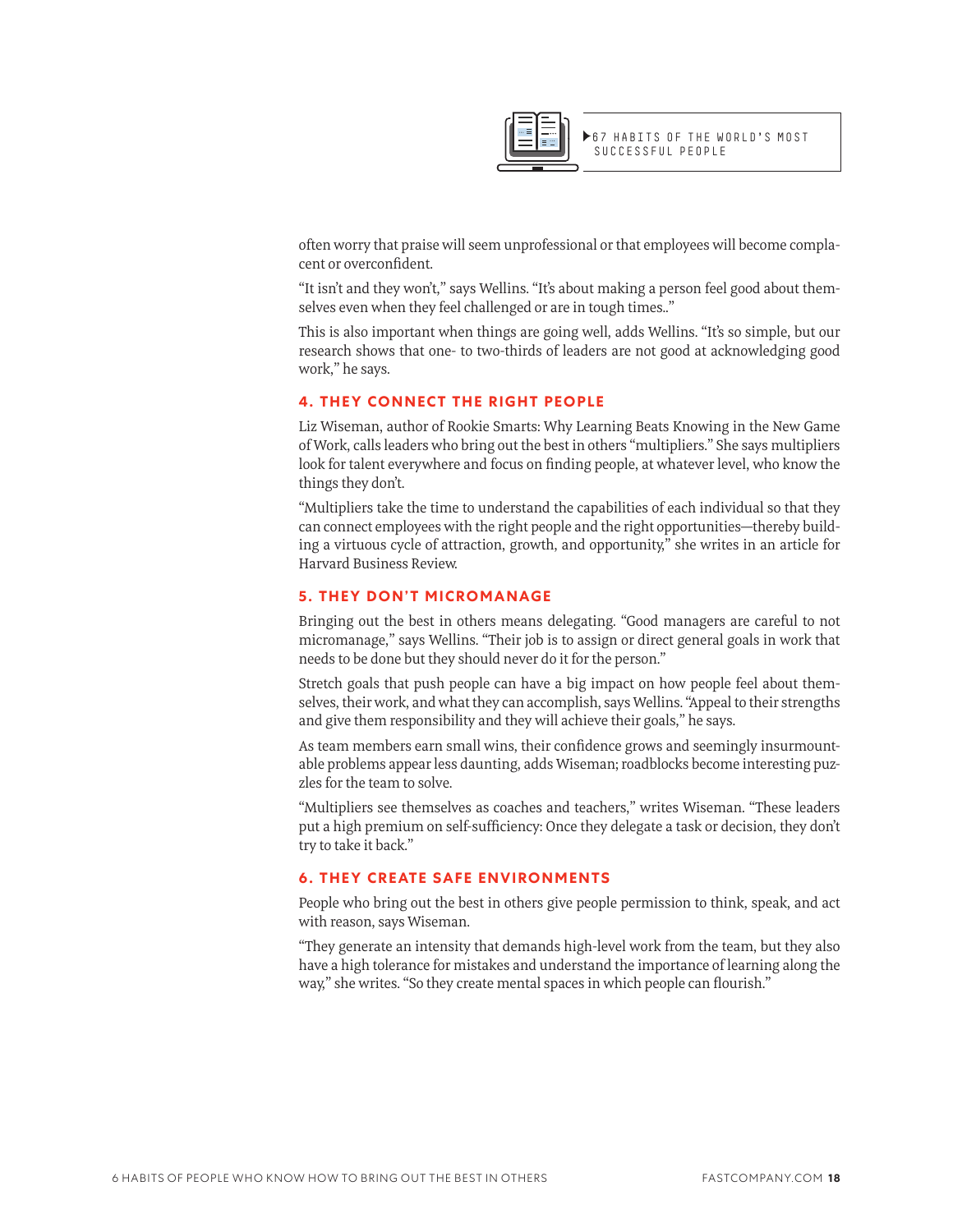

"BEING CONFIDENT **MEANS PEELING** AWAY THE DOUBT, FEAR, AND WORRY, AND GETTING BACK TO OUR CORE. **CONFINENT PEOPLE** HAVE LEARNED HOW TO GET BACK TO THEIR PIIRE SFIVFS."

### **BY STEPHANIE VOZZA 6 Habits Of Confident People**

When my son was four, he wore a superhero cape. All of the time. I vividly remember a trip to Home Depot when he had dressed himself in shorts and a shirt, cowboy boots, swim goggles, gardening gloves, and the cape. Even though he attracted plenty of stares, he walked through the store very sure of himself and his wardrobe choice.

Many of us outgrow our childhood ideals, but why is it we also often leave behind the sense of confidence that accompanied them?

Self-doubt is common–especially in women–and for many the feeling remains constant. A survey of British managers done by the Institute of Leadership and Management in the United Kingdom found that 50% of female respondents and 31% of male respondents don't feel confident about their job performance and careers.

"We're all born with the capacity to be our best selves–to be who we really are," says Jen Sincero, author of You Are a Badass: How to Stop Doubting Your Greatness and Start Living an Awesome Life. "Then we hear the messages that exist in our fear-based society, and we get beaten down. Being confident means peeling away the doubt, fear, and worry, and getting back to our core. Confident people have learned how to get back to their pure selves."

Katty Kay and Claire Shipman, coauthors of The Confidence Code: The Science and Art of Self-Assurance–What Women Should Know, say confidence isn't just an attitude: "We spent a long time trying to define confidence because we felt that it would be easier to grow it if we really knew what is was," they write in their book. "In the end we came to this conclusion: Confidence is life's enabler–it is the quality that turns thoughts into action."

Confidence is life's enabler–it is the quality that turns thoughts into action.

Becoming confident takes practice, calculated risk-taking, and changes in the way you think, say Kay, Shipman, and Sincero. Here are six habits confident people share:

#### **1. THEY PUSH THEMSELVES OUTSIDE OF THEIR COMFORT ZONE**

Nothing builds confidence like taking action, especially when the action involves risk and failure, say Kay and Shipman. Confident people start small and continue to take action until they become more comfortable with the risk.

"Nerves are normal–everyone has them," write Kay and Shipman. "The difference between a confident person and an unconfident person is simply that the confident person acts on their ambitions and desires and doesn't let fear of failure stop them."

#### **2. THEY VIEW FAILURE AS INFORMATION**

Confident people are not immune to failure; instead of letting it stop them, they view it as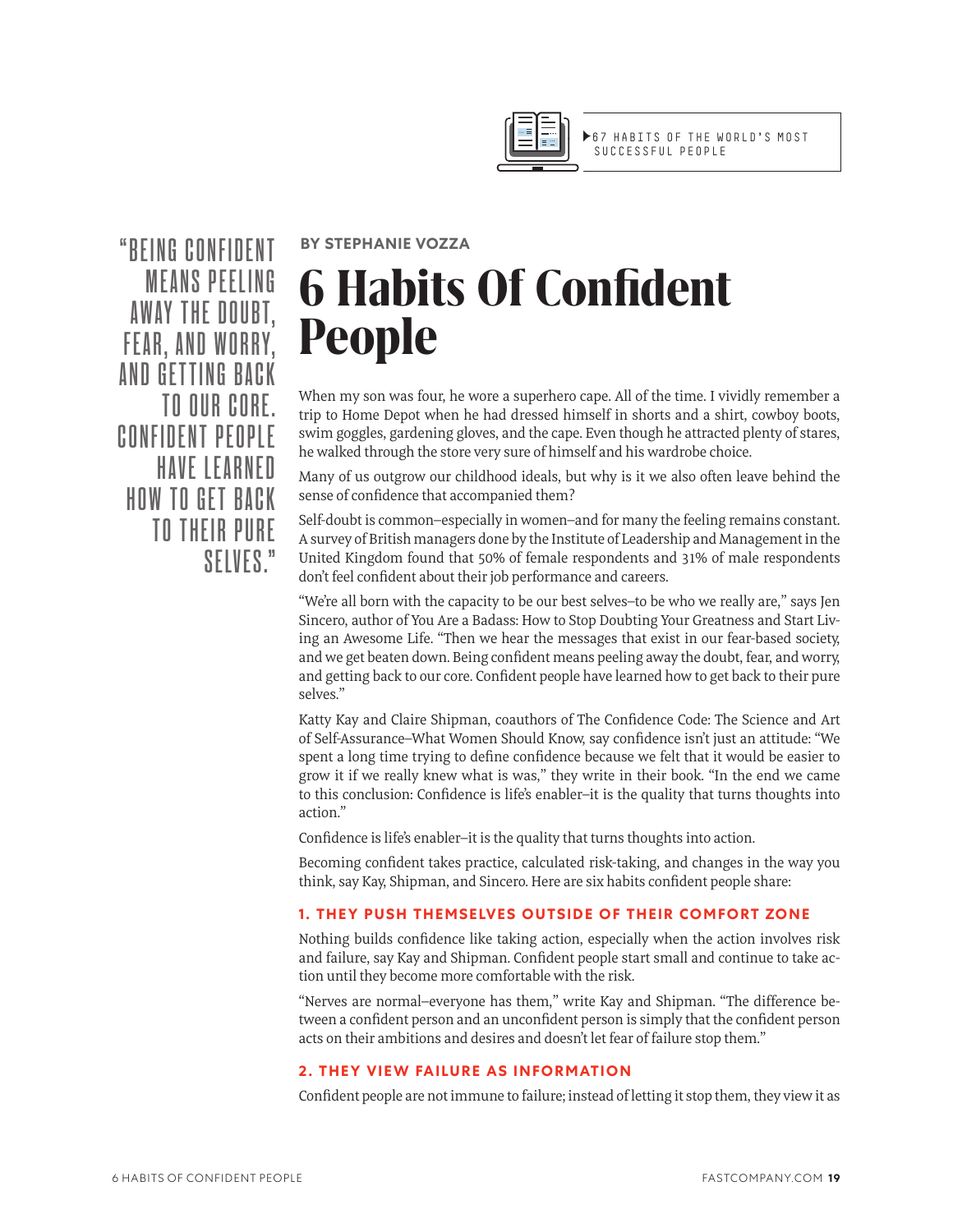

an information-gathering session.

"It's a notch in their belt and proof that they've started moving in the direction they want to go," says Sincero. "Confident people thank the experience for the lesson, and then they course-correct."

It's not the strongest species that survives, it's the one that's most adaptable.

It's not the strongest species that survives, say Kay and Shipman, it's the one that's most adaptable.

#### **3. THEY WATCH THEIR LANGUAGE**

Sincero says confident people don't speak badly about themselves. Instead, they question their self-doubts.

"Instead of believing something is 100% true–such as feeling like a loser–they realize that they bought into something that's not certain and they attach feelings to new belief," she says.

Kay and Shipman call that getting rid of NATS (negative automatic thoughts): "Women are particularly prone to NATS. We think we make one tiny mistake and we dwell on it for hours and hours … and it kills our confidence," they write.

To get rid of NATS, the coauthors suggest reminding yourself of three good things you did for every negative thought you have. Eventually this technique will help you eliminate the tendency to think badly about yourself.

#### **4. THEY TAKE RESPONSIBILITY**

Instead of feeling like a victim of their circumstances, confident people take ownership of their situation and do something about it, says Sincero.

"They don't blame their parents or others, they take responsibility and change the things that are getting in the way of their goals," she says.

#### **5. THEY SEEK OUT INSPIRATION AND ADVICE**

Sincero says confident people read books, take classes, practice meditation, and find coaches and mentors who have done the things they want to do.

"If you're confident then you don't feel weird about showing your vulnerability and opening yourself up to learning from somebody else," she says. "Insecure people stay where they are because they're afraid of admitting their weaknesses."

#### **6. THEY USE POWER POSITIONS**

Sitting up straight gives you a short-term confidence boost, say Kay and Shipman. The coauthors suggest keeping your abs in and chin up, which they call "astonishingly simple yet woefully infrequent."

Also try nodding your head: "You feel more confident as you talk when you do it–and you're sending a subconscious signal that makes others agree with you," they write.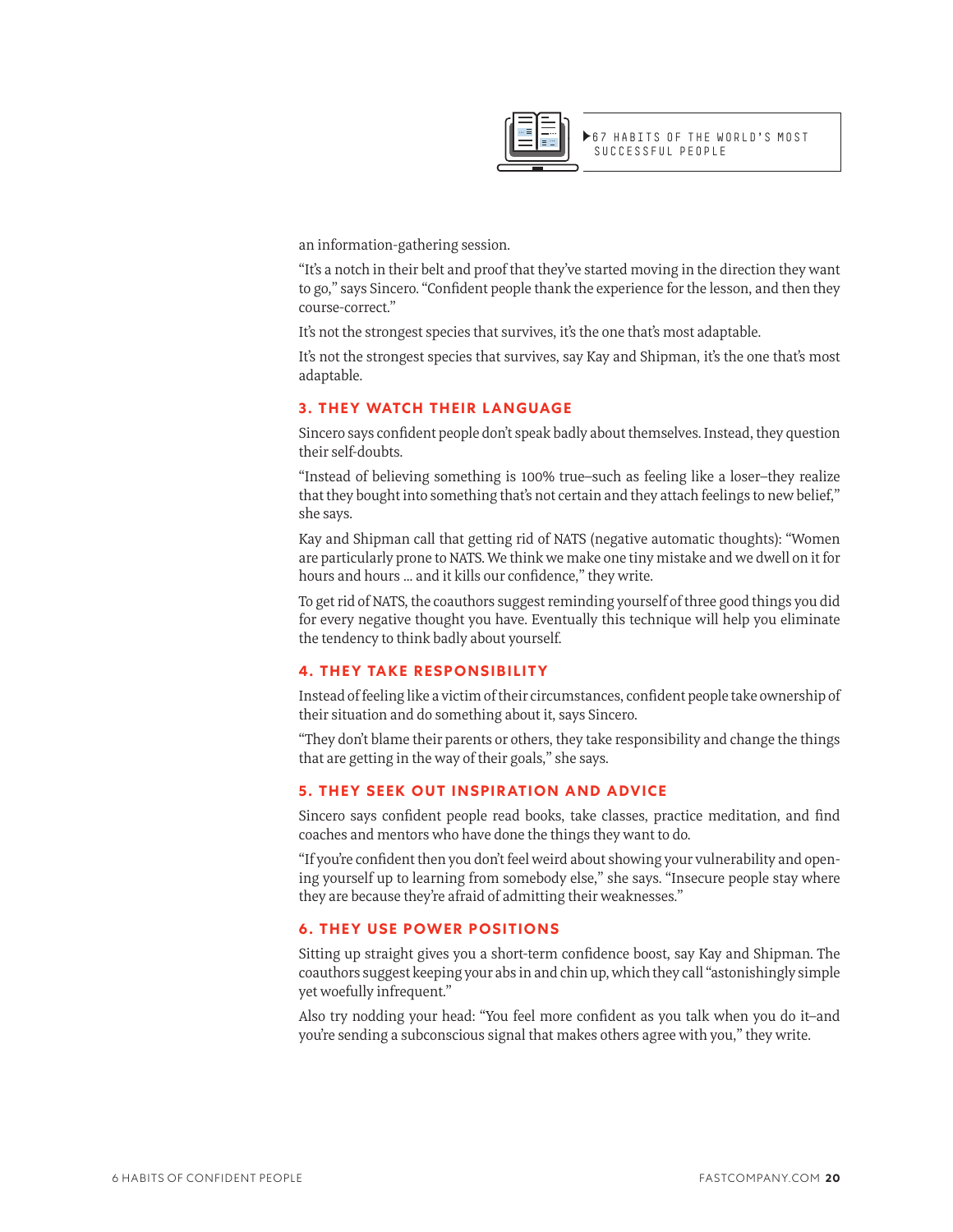

"GET IT OUT OF YOUR HEAD THAT IT'S HARDER TO **MAKF FRIENDS** WHEN YOU'RE OLDER. IT CAN ARTHALLY BE **FASIFR BECAUSE** YOU KNOW WHO YOU ARE, AND WHAT KIND OF FRIEND YOU WOULD LIKE."

#### **BY STEPHANIE VOZZA**

# **6 Habits Of People Who Make Friends Easily**

Friendships are more beneficial than just sharing laughs over a cup of coffee. A lack of strong relationships increases your risk of premature death from all causes by 50%, according to research from Harvard University. That's the same mortality risk as smoking 15 cigarettes a day. If your social life is looking light, it might be time to make some new friends, but it doesn't have to be an intimidating and awkward process.

"Get it out of your head that it's harder to make friends when you're older," says sociologist Jan Yager, author of Friendshifts: The Power of Friendship and How It Shapes Our Lives. "It can actually be easier because you know who you are, and what kind of friend you would like."

The secret to making new friends is as simple as being open to it. Here are six things you can do to fill your calendar and forge new friendships:

#### **1. BE APPROACHABLE**

The first impression sets the stage on whether a person will be communicating with you or not, says psychotherapist Richard E. Toney. "The key is your facial expression," he says. "Think about people who you've seen in grocery stores, airports, and even in long lines that are near you. If you see them grimacing and frowning, you more than likely will not communicate with that person because they do not appear approachable or even nice."

An inviting smile or a courteous head nod could go a long way in allowing people to know that you are available and open to communicating, he says. And being a good listener is a big part of being approachable, adds Yager. "Too many focus on sharing with others, forgetting that they need to be there for their new relationships that might become friends," she says.

#### **2. GET INVOLVED IN ACTIVITIES YOU ENJOY**

One of the best ways to make new friends is to meet people with whom you share a common interest, says John Boese, founder of GoFindFriends.com, a website that helps New Yorkers find new friends. Turn your hobby into a social activity by joining a meetup.com group or social sport league, he suggests.

Going to places that you enjoy allows you to be around like-minded individuals, adds Toney. "It is easy to start up a conversation about things that you like," he says. "Once you find someone who has similar interests to yours, you can exchange phone numbers or email addresses and keep in touch."

#### **3. HAVE A POSITIVE ATTITUDE**

"Feeling positive is one of the absolute requirements of friendship, and how we choose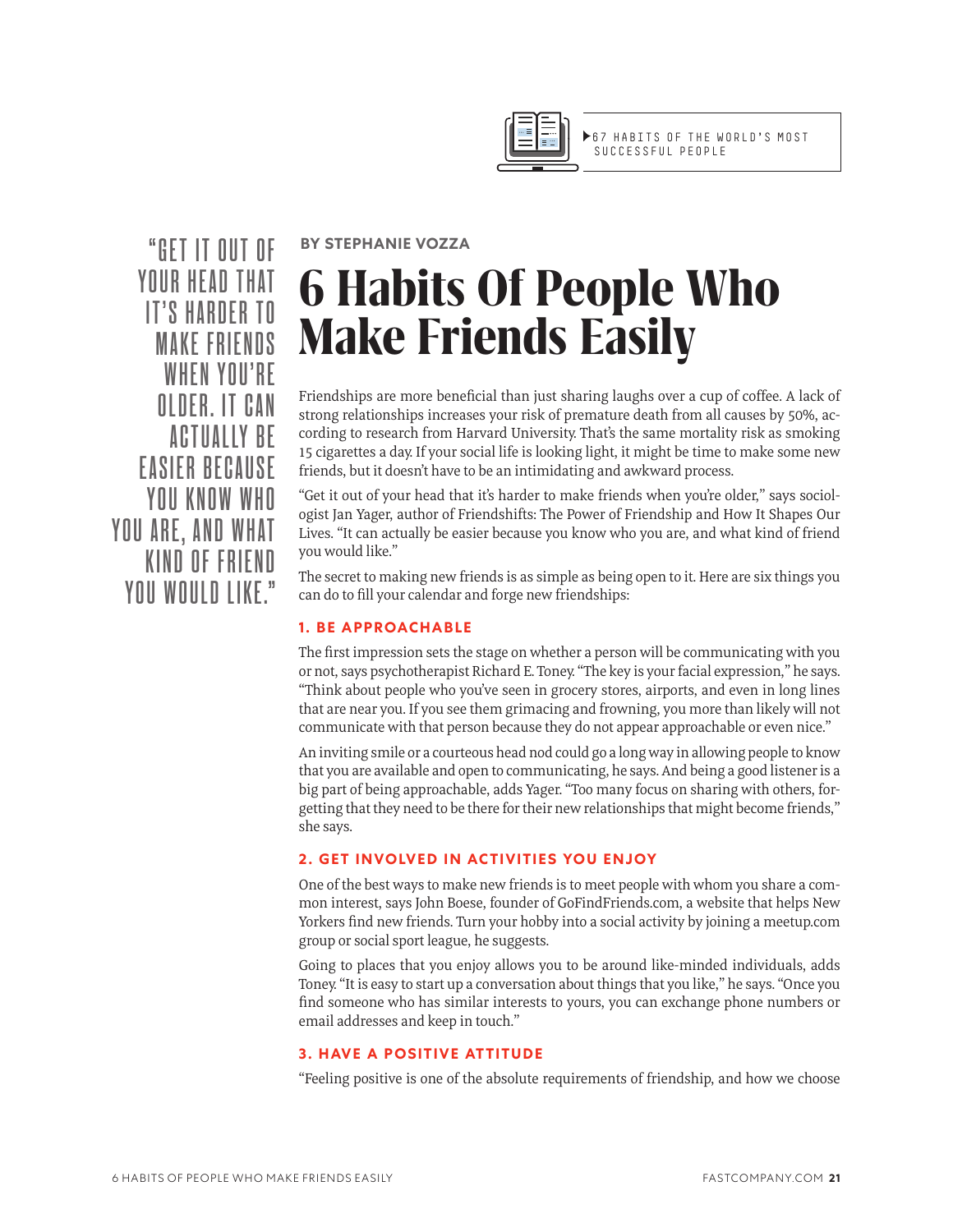

who we want to spend time with," says Shasta Nelson, CEO of GirlFriendCircles.com, an online community that helps connect women, and author of Frientimacy: How to Deepen Friendships for Lifelong Health and Happiness.

Figure out ways to help other people feel better for having spent time with you. Saying "thank you," being encouraging, asking questions, validating feelings, and smiling are all ways of affirming new friends, she says.

"Researchers have found that if you say good things about other people, people tend to remember you as having those positive qualities."

People don't like to be around others who are negative all the time, adds Keith Rollag, author of What to Do When You're New. "Researchers have found that if you say good things about other people, people tend to remember you as having those positive qualities," he says. "For example, if you tell a new coworker that your previous boss is a friendly, helpful person, they will likely walk away remembering you as somewhat friendly and helpful, too. But if you complain that your previous boss was an egotistical jerk, they may see a few of those qualities in you, too."

#### **4. DON'T WAIT FOR OTHERS TO MAKE THE FIRST MOVE**

While you can feel vulnerable approaching someone for the first time, the other person may have even more reluctance, says Rollag. "Just go for it," he says. "What's the worst that can happen?"

Relationships are built on give and take, and Rollag suggests starting by helping other people meet their needs. "Many of the things we want in friendships–trust, reliability, integrity–have their basis in reciprocity," he says. "Figure out what other people want and help them get it, and you've predisposed them to see you as a potential friend."

Be proactive and ask people to get together, or let people know that you're looking for activities to join, adds Boese. "You'll be surprised how many people are open to having you join one of their weekend activities," he says.

#### **5. FOLLOW UP**

Relationships are built largely on logging time together, so be thoughtful about how to stay in touch, says Nelson. "Before leaving one get-together, say, 'This was such fun and I'd like to get to know you better, could we schedule it now and avoid the email back-andforth?'" she suggests. You can also send an email the next day, thanking them for their time, or set a reminder in your calendar for a date they mentioned of something coming up, such as a surgery or birthday, and email them to let them know you're thinking of them.

One of the keys to turning an acquaintance into a friend is consistency, adds Boese. "Don't let more than two weeks go by without seeing them," he says. "If you spend time with someone and then don't talk to them for a month, it's going to be tough to keep them in the friend zone."

#### **6. SAY "YES" TO INVITATIONS (EVEN WHEN YOU WANT TO SAY "NO")**

People who make friends easily view events as opportunities to meet people, says Nelson.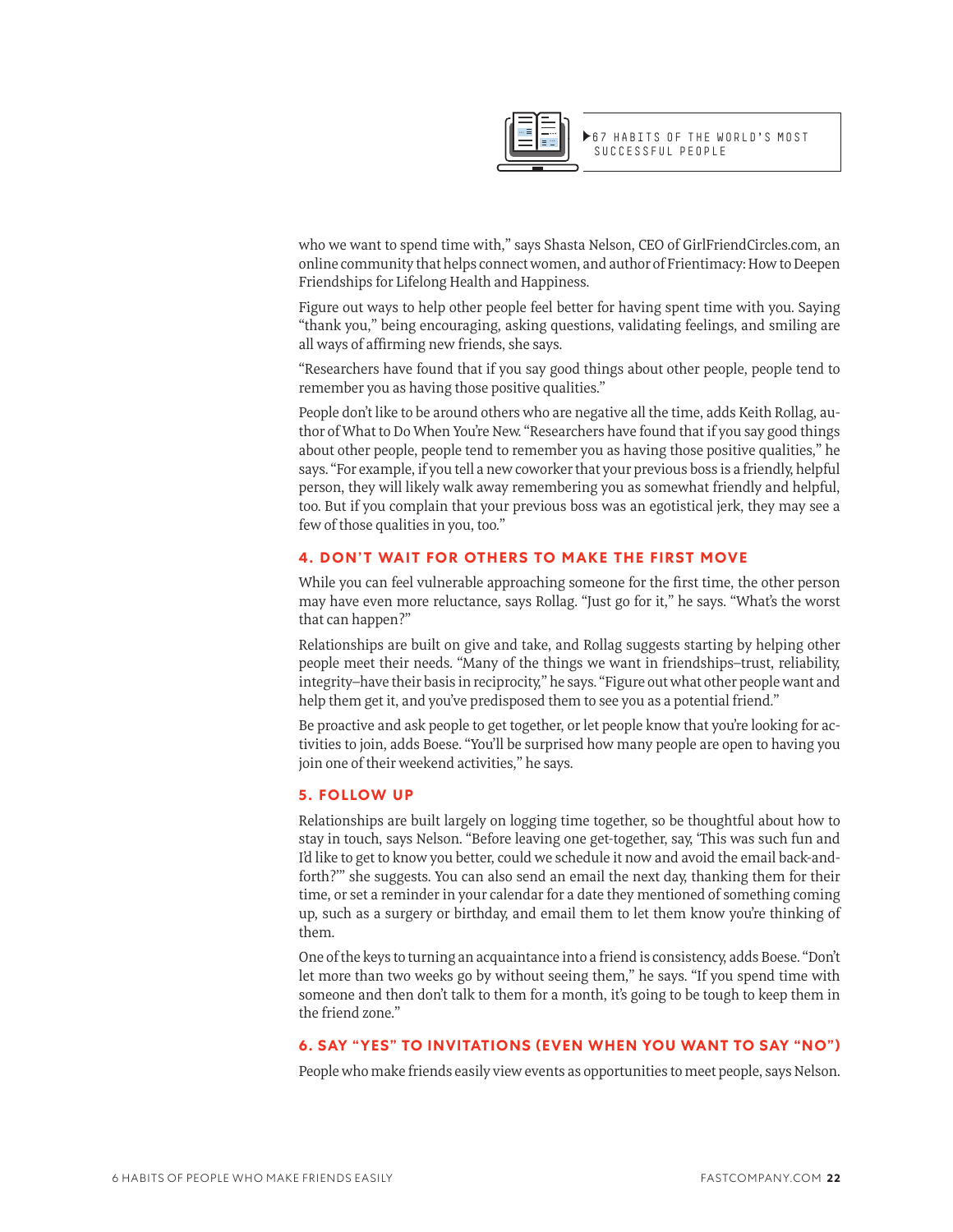

"Remind yourself to choose based on what you value or hope for, not based on how you feel in the moment," she says. "Like exercise, if left to only when we felt like it, we'd often opt for a quiet night in instead of the chance to connect."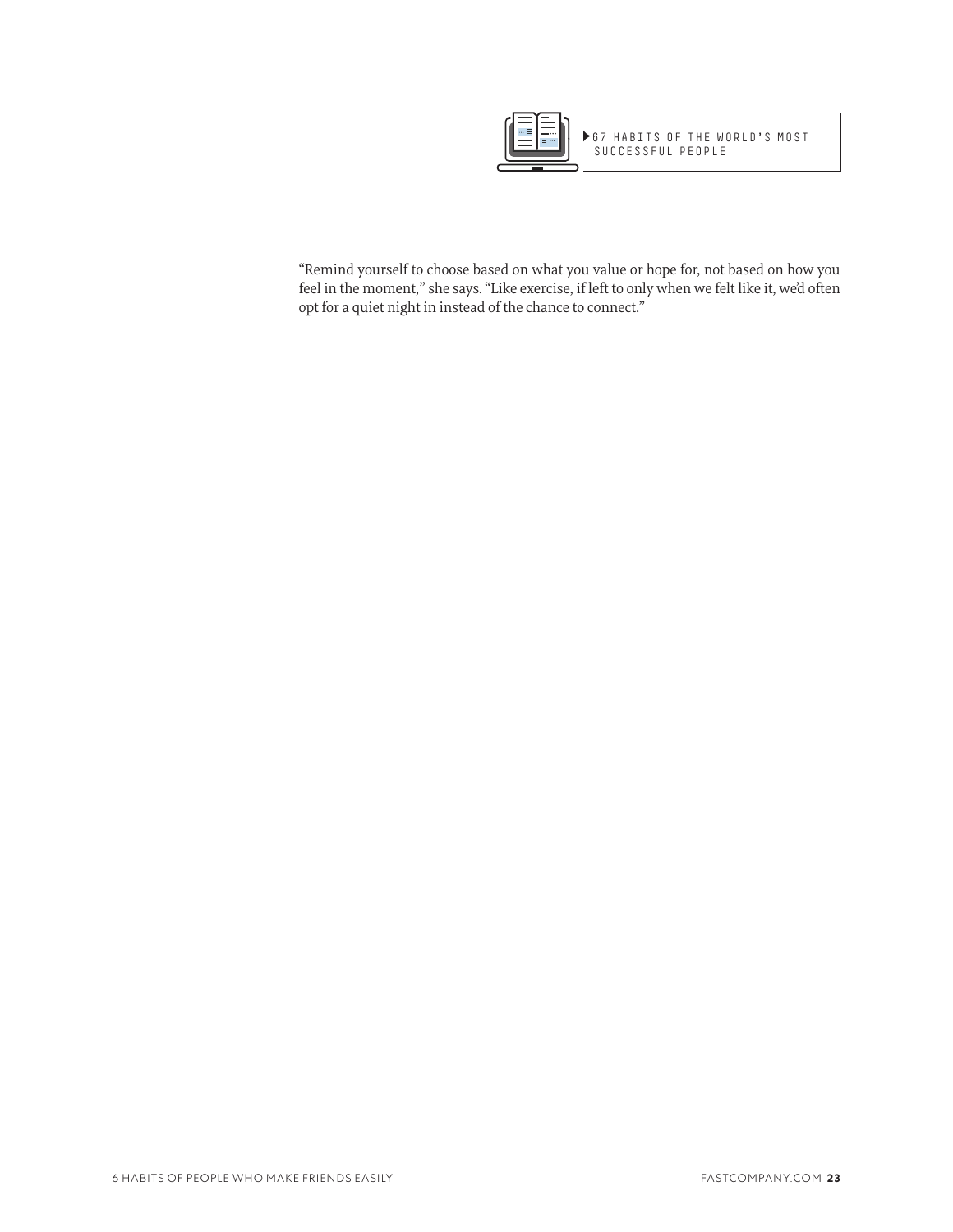

### " O R G A N I Z E D PEOPLE ARE NOT BORN; THEY'RE BUILT."

#### **BY STEPHANIE VOZZA**

# **7 Habits Of Organized People**

We all know that one friend or coworker who is super-organized. The person who is punctual, finishes projects with time to spare, and always knows exactly where to find what they need when they need it.

Instead of hating that person, why not figure out how they do it?

"Organized people are not born; they're built," says John Trosko, founder of OrganizingLA, a Los Angeles-based organizing firm. "The people who emerge as 'organized' use a variety of tools and methods to accomplish their goals and priorities in life."

Their systems become habits, says Trosko. Here are seven things organized people do on a regular basis to stay on top of it all:

#### **1. ORGANIZED PEOPLE SEEK OUT TOOLS**

From kitchen timers to smartphone technology, organized people find tools that can help them make the most of their day, week, and year, says Trosko.

They use mobile phone apps with pop-up reminders, for example. They also use timers to help visualize the passage of time. And they break down tasks into smaller chunks and take short non-work-related breaks in between, which increases their overall productivity.

#### **2. ORGANIZED PEOPLE SET PRIORITIES**

Instead of having an overwhelming number of commitments and little idea where to start, organized people have a clear sense of what's important, says Lisa Zaslow, founder of Gotham Organizers, New York City-based professional organizers.

"They know what their goals are, what needs to be done when, and what can be put off," she says. "They start the day with a clear plan of their 'MITs'–their 'most important things.' And they review their plan throughout the day and adjust as necessary."

#### **3. ORGANIZED PEOPLE HAVE LESS STUFF**

The golden rule of organization is to have as little as possible to organize, says productivity expert Hillary Rettig, author of The 7 Secrets of the Prolific.

"They figure out what the core of their professional and personal missions are and eliminate all else," she says. "They will still have stuff to organize, but they've made the job doable."

#### **4. ORGANIZED PEOPLE CHOOSE SIMPLE SOLUTIONS**

When organizing systems are complex, they often go unused. Trosko says organized people use simple tools that make an easy job of putting things away.